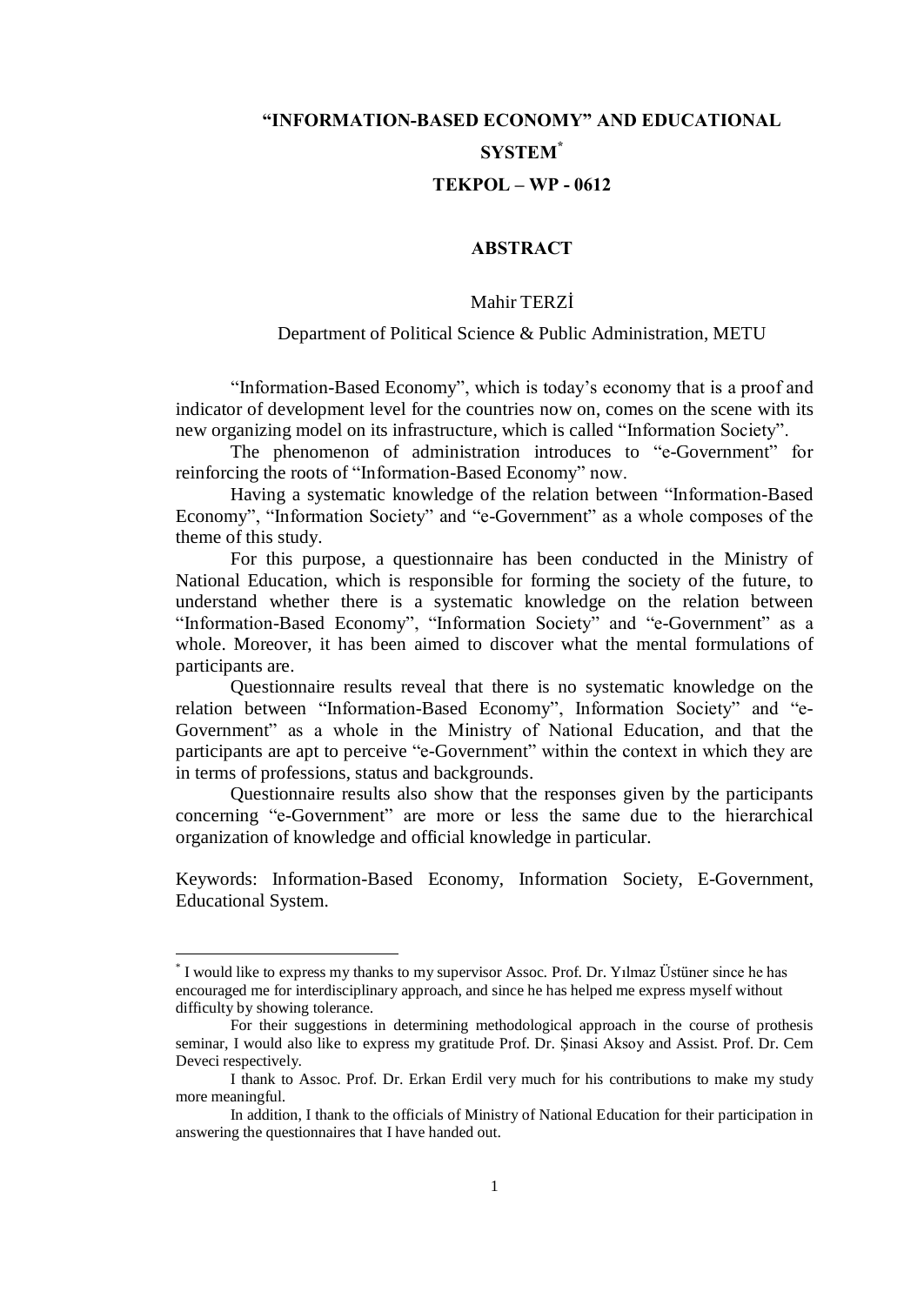# **1. INTRODUCTION**

There is an organic relation between "Information-Based Economy" and "Information Society".

Technically speaking, "Information-Based Economy", which is also called as Knowledge Economy, Digital Economy, e-Economy or Post-Industrial Economy (Rzevski, 2002), means the economy which is based on information and telecommunication technologies (ICTs) (International Telecommunication Union  $2003$ ).

Another definition is much more striking; according to this definition, "Information-Based Economy" is that "the capacity and capability to create and innovate new ideas, thoughts, processes and products, and to translate these into economic value and wealth" (Toft 2002).

"Information-Based Economy", which is based on the products of ICTs, requires an appropriate environment which is called as "Information Society". In that sense, the appropriate environment in which the products of ICTs will be consumed is "Information Society".

The establishment of "Information Society" and the prevalence of "Information-Based Economy" necessitate an appropriate organizing model to transform the state that is dominant and authoritarian power. This new organizing model is "e-Government".

"E-Government" is seen as equivalent for keeping up with the times today in terms of not only technical aspect, but also especially social, economic, political and cultural transformation.

In fact, for any country at national level the vital point is educational system that will train and educate her citizens and that provide "prescriptive knowledge" and in particular "propositional knowledge" for her future in accordance with "Information-Based Economy" and "Information Society". Otherwise, societies can be transformed into "Consumption Societies" in which the products of ICTs are consumed via loans.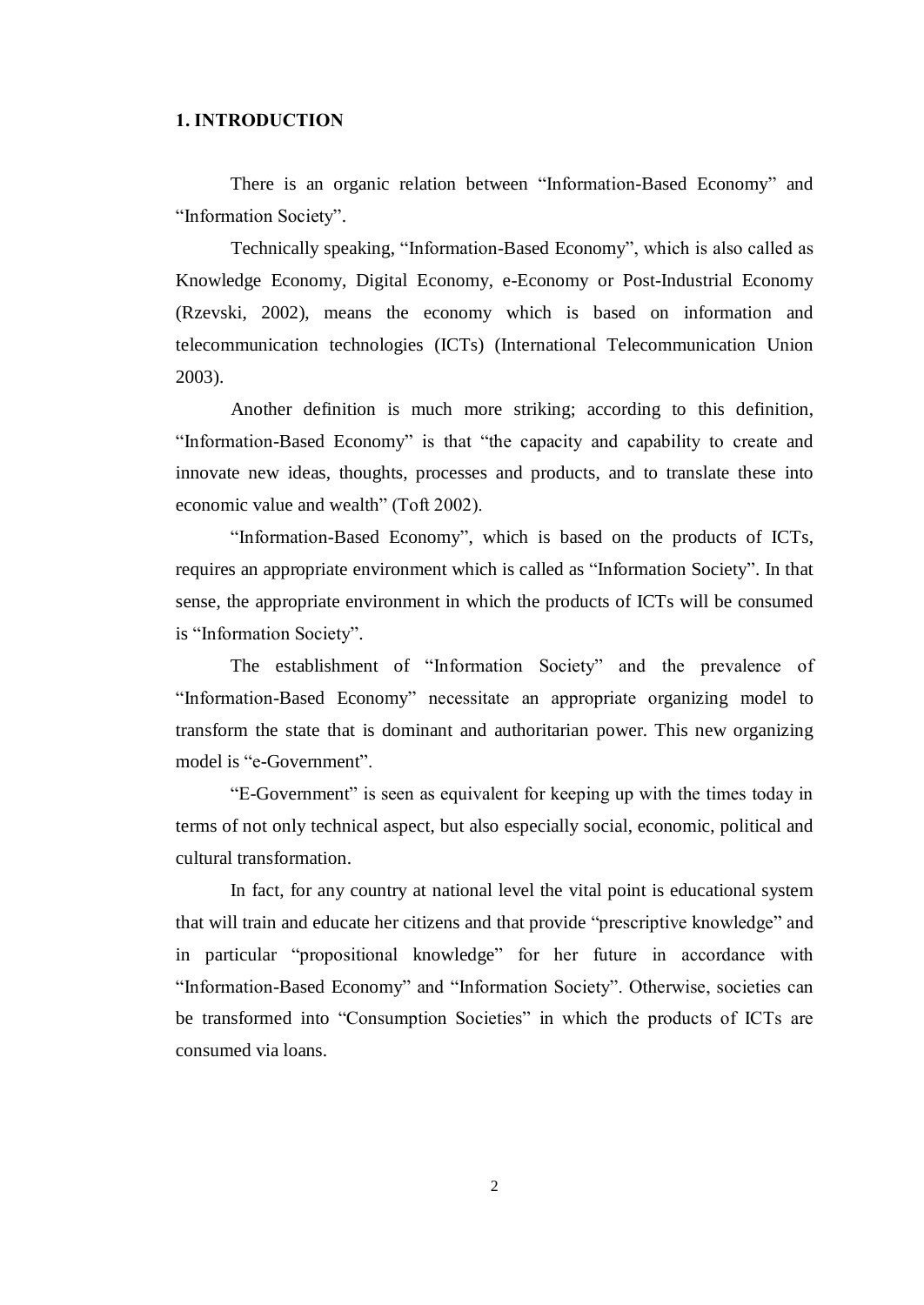## 2. THE PURPOSE

In order to evaluate that there is/is not the consciousness whether or not "egovernment" has economic, cultural, political and social effects apart from the technical influences, a questionnaire has been conducted for the staffs in the Ministry of National Education in Turkey.

The reason why the Ministry of National Education has been chosen is that the Ministry of National Education is responsible for forming society of the future. In that sense, it is important to understand whether or not the staffs in the Ministry of National Education are well-informed about the argument that there is a knowledge concerning the relation between "Information-Based Economy", "Information Society" and "e-government" systematically and as a whole.

In addition, it has been analyzed what the mental formulations of questionnaire participants are.

# 3. THE SCOPE OF THE RESEARCH

The Questionnaire was conducted in the Ministry of National Education in Turkey between July 2004 and May 2005.

For this purpose, two General Directorates in the Ministry of National Education have been chosen. These two General Directorates are General Directorate of Educational Technologies and General Directorate of Apprenticeship and Common Education.

50 participants in the General Directorate of Educational Technologies and 78 participants in the General Directorate of Apprenticeship and Common Education have chosen. Participants have been chosen through random sampling.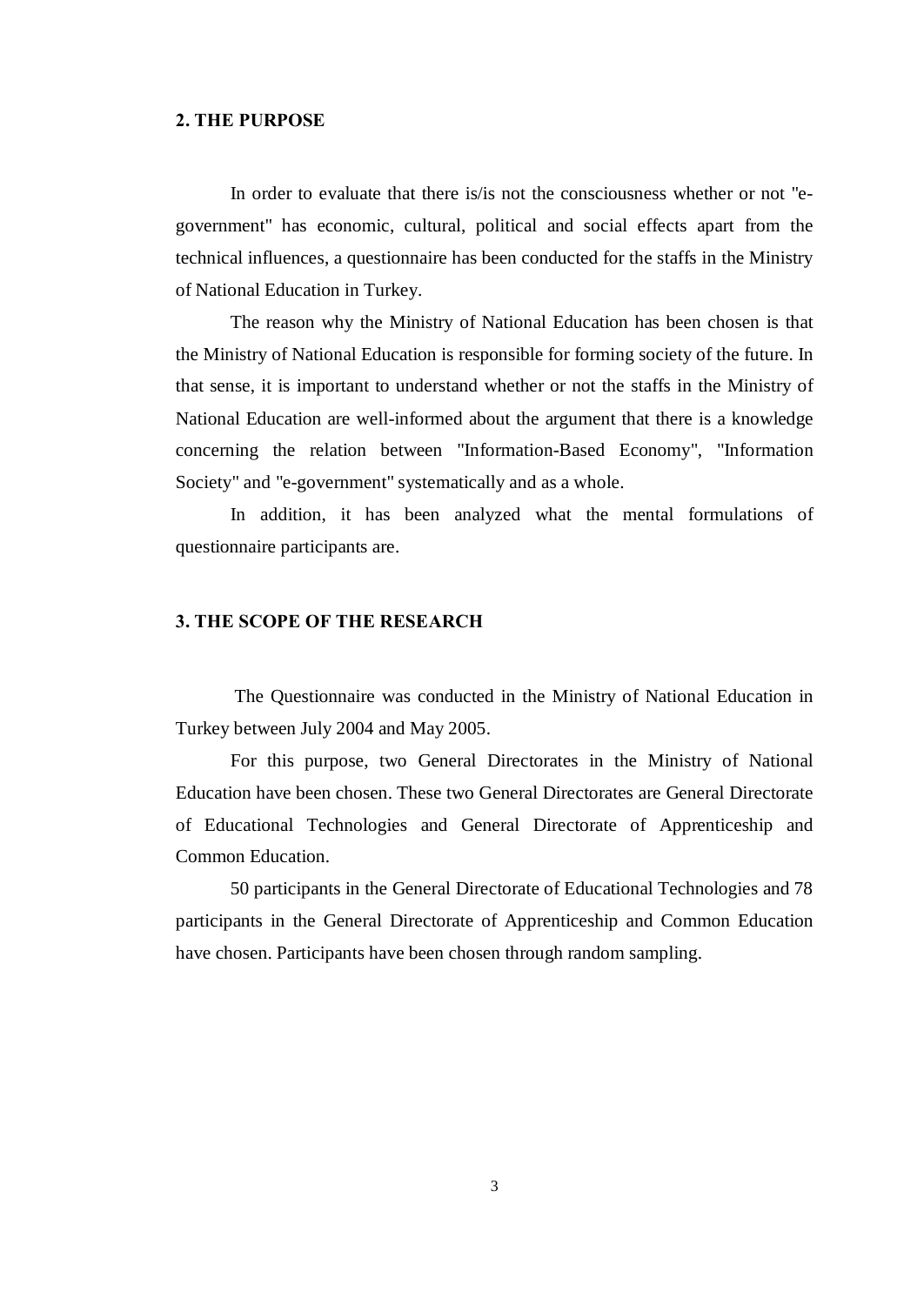# 4. THE REASON AND THE SIGNIFICANCE OF THE SCOPE

The reason why the Ministry of National Education has been chosen is that it is responsible for training needed human resource under the directions of national action plans determined by the Prime Ministry of Turkish Republic, State Planning Organization with respect to "acquis communautaire<sup>1</sup>".

The Prime Ministry of Turkish Republic makes Ministry of National Education accountable for actualizing the Action Issues in the framework of "Action Plan of e-Transformation Project for Turkey<sup>2</sup>" that was come into force by being published in Official Newspaper of Turkish Republic in April 01, 2005.

These Action Issues<sup>3</sup> are defined as;

- 1. To increase the computer literacy of teachers and students (Article 9),
- 2. To establish the classes of Information Technologies (ITs) for the schools of primary education (Article 12),
- 3. To open the education places of IT in education institutions to public (Article 13),
- 4. To increase the quality of the education of the course and certification related to ITs to the level of the standardization of European Union (Article 14),
- 5. To improve the application of "e-exam" (Article 15),
- 6. To create the awareness in the society in using safe Internet (Article 17) (Official Newspaper 2005).

The other important reason in choosing the Ministry of National Education to conduct a questionnaire is that education plays an important role for keeping in pace with "Information-based Economy" and for transforming the society into "Information Society".

 $1$  In the process of harmonizing all regulations of Turkish Republic with European Union, all efforts are evaluated in "acquis communautaire".

 $2^{2}$  58<sup>th</sup> Government of Turkish Republic prepared "Acil Eylem Planı (Immediate Action Plan)" in January 3, 2003 (State Planning Organization of Turkish Republic 2003). In this scope, under the direction of Circular of Prime Ministry, date 2003 and number 12 (Prime Ministry of Turkish Republic 2003), State Planning Organization have been answerable for "e-Dönüşüm Türkiye Projesi Eylem Planı (Action Plan of e-Transformation Project for Turkey)".

 $3$  The same Action Subjects were enumerated in the Article 9,10,11,12,13, and 14 for the year 2004.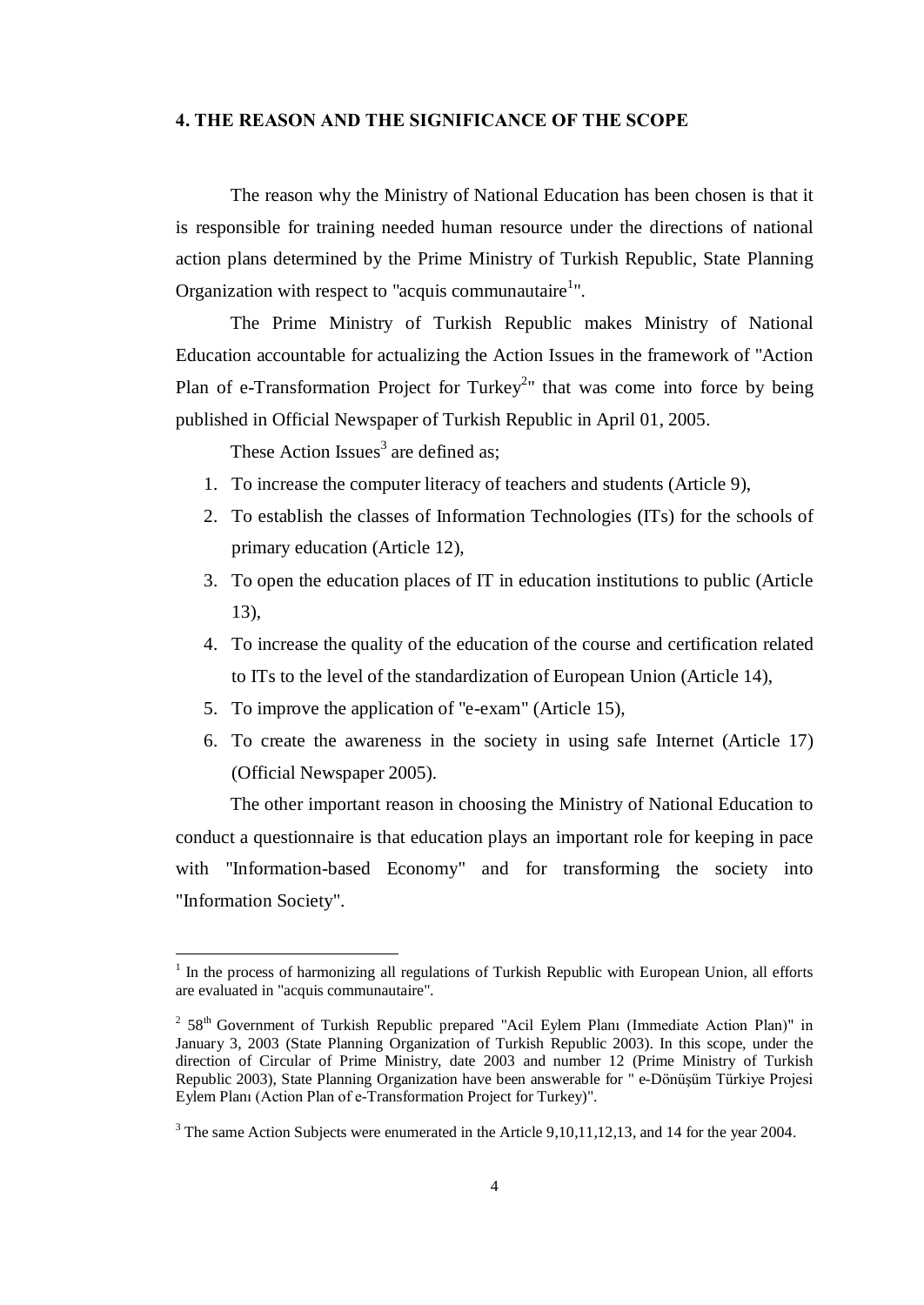Naturally, the consciousness level of the officers in the Ministry of National Education plays an essential role. Anyway, one of the most important duties of any education system in any country is to train human resource according to its economic system 4

.General Directorates of Educational Technologies and Apprenticeship and Common Education have been chosen owing to the following reasons.

- a) Rule 4359 defines one of the duties of General Directorate of Educational Technologies in the Article 24/a as below.
- To make needed research, planning, application, evaluation, and investment for men (the service of training human force) for supporting education with technological developments by deploying the education and increasing the quality of education and for constituting functional tie between open education and formal education (Ministry of National Education 1999, 183).
- b) Rule 3739 defines one of the duties of Apprenticeship and Common Education in Article 18 as below.
- To provide general and vocational education for candidates, apprentices, foremen and masters according to Law determined by Apprenticeship and Vocational Education.
- To train citizens, who have not attend the formal education, have been left from any education level or have been graduated, via common education in the fields of general or vocational and technical. To open the institutions of apprenticeship and common education, and execute all kind of duties and services related to education and its administration.
- To prepare curriculum, school books and educational equipments related to apprenticeship and common education, and submit those to the approval of Teaching and Education Board (Talim Terbiye Kurulu) (Ministry of National Education 1999, 181).

<sup>&</sup>lt;sup>4</sup> For the argument that why the education system has to be national and for the comprehensive explanation of the importance of education in an economic system, see the book of Aristoteles, titled Polity, and the book of Althusser, titled Ideology and Ideological Apparatus of the State respectively.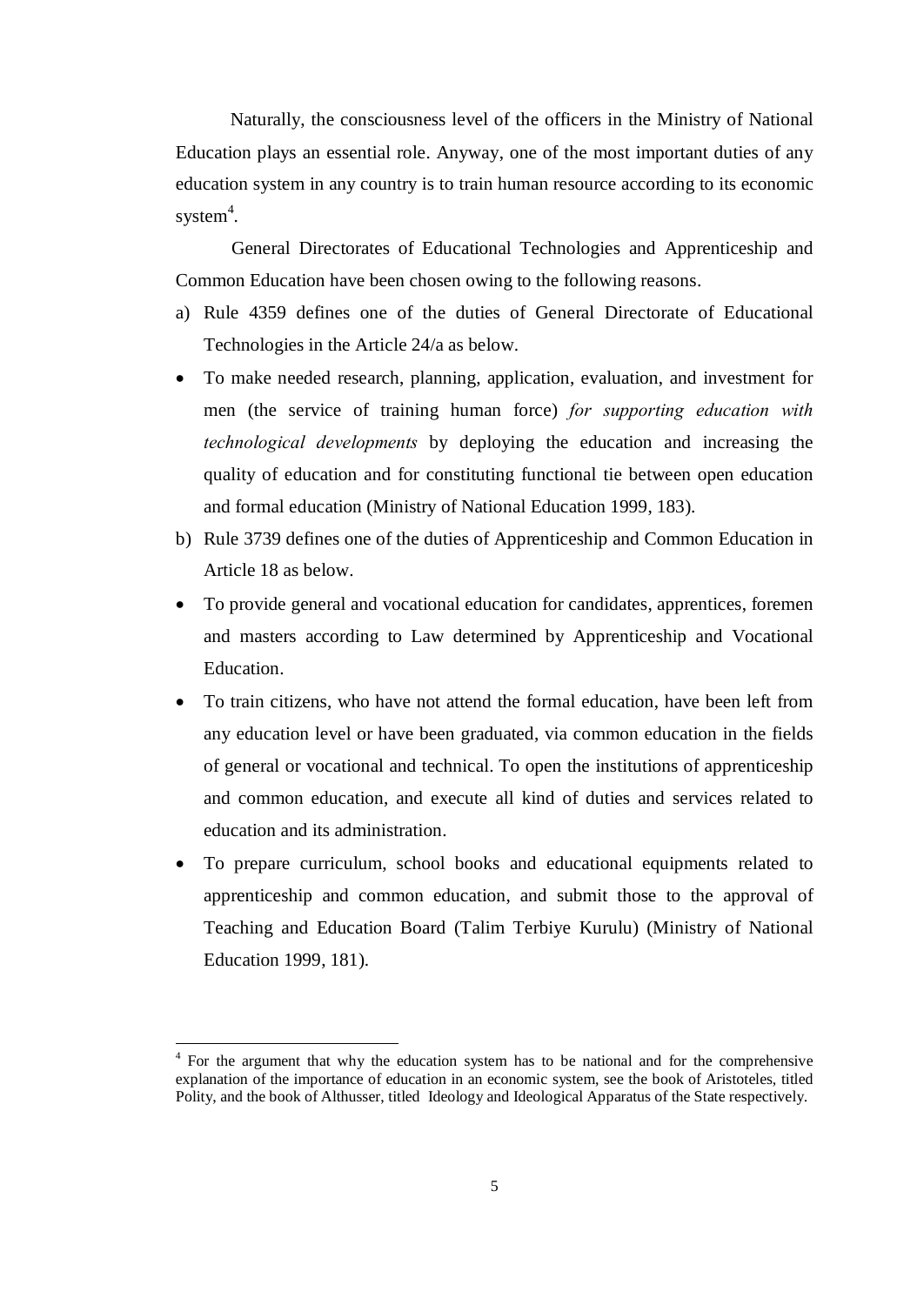c) In addition, the reason these two directorates are chosen that whilst General Directorate of Educational Technologies is questionable for accomplishing the Action Plan Issues on education as responsible directorate in the Ministry of National Education, General Directorate of Apprenticeship and Common Education does not take part in responsible directorates. This is useful for making comparison between general directorates since it is reckoned that the staff of General Directorate of Educational Technologies will be more well-informed than the staff of General Directorate of Apprenticeship and Common Education because of their duty scope.

## 5. THE METHOD OF THE RESEARCH

In this thesis, the empirical study has been done basically to obtain descriptive analysis since the objective is to understand if there is the consciousness on the argument that "e-government has economic, cultural, political and social effects apart from the technical influences. If there is the consciousness, in that case, the objective is to have knowledge about what the direction of this consciousness is. In other words, the objective is to possess knowledge about people' own mental formulations, their visions and their backgrounds concerning "e-government" by using the method of interpretative-textual method.

Nonetheless, to be able to give some statistical knowledge about people<sup>2</sup> thoughts, mental formulations and perceptions, the method of empirical-statistical analysis has been used. For this purpose, the steps below have been followed.

- Firstly, similar answers for each question in the questionnaire have been categorized.
- Secondly, the categorisations have been coded as Code 1, Code 2 and Code 3, etc. for each question in the questionnaire.
- Finally, the codes have been measured as numeric, and percentages for each question in the questionnaire have been determined.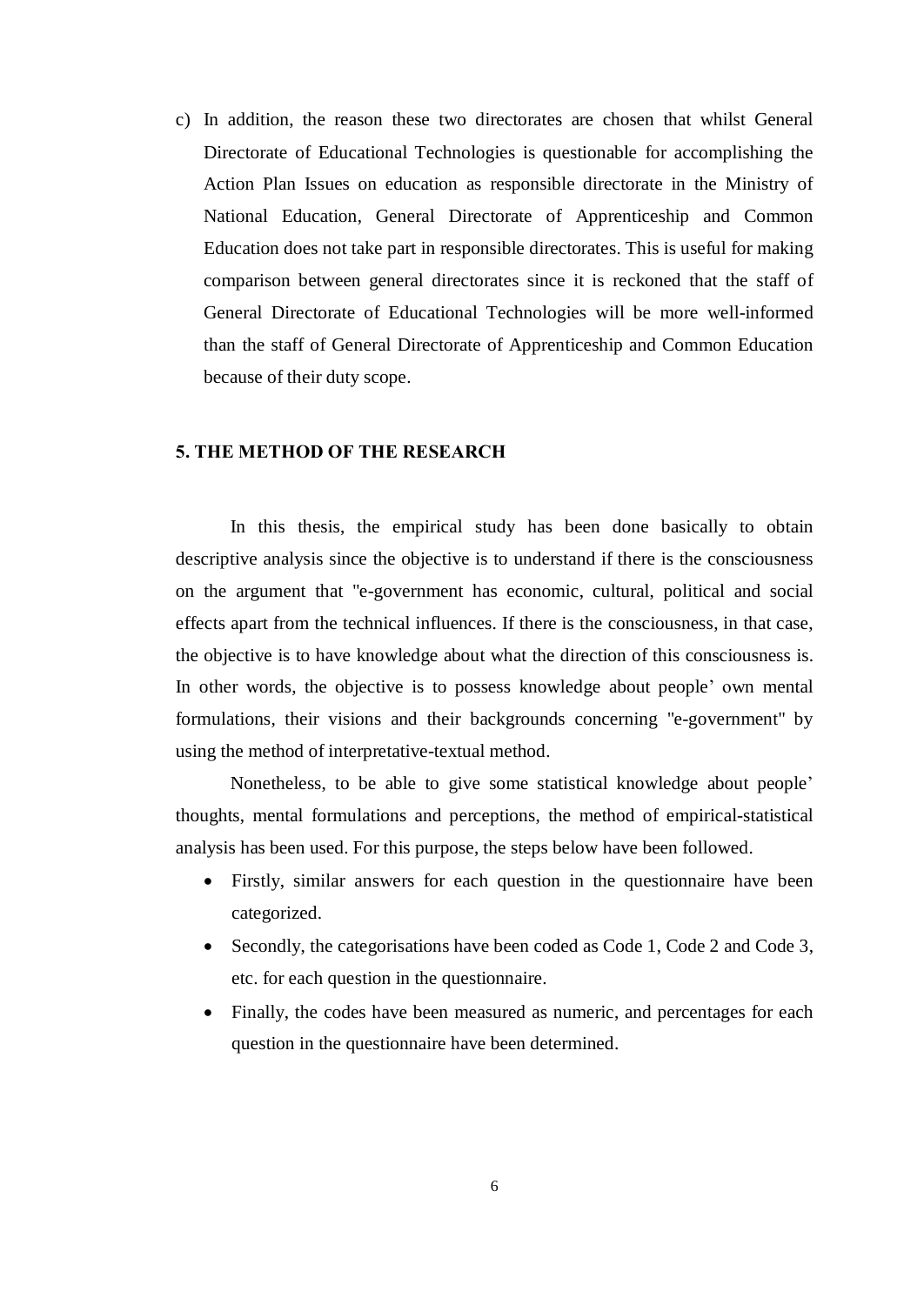#### 6. THE EVALUATION AND DISCUSSION OF THE QUESTIONNAIRE RESULTS

Survey results have been evaluated by making descriptive analysis. In the first step, the responses that have been given for each question are illustrated as bar graphic with frequency table in total. In the second step, the cross tabulations are illustrated by accepting the general directorates as independent variables.

The questions and answers are defined and evaluated below.

# 6.1. Attitudes toward "E-Government"

The percent of given answers for the question of "What Does the Concept of E-Government Mean to You?" is below.

- $\bullet$  56.25 percent of participants agree that "e-government" is that citizens make the things and transactions concerning the state in the media electronically.
- $\bullet$  10.16 percent of participants reply that "e-government" is that citizens make the things and transactions concerning public and private in the media electronically.
- 3.91 percent of participants claim that "e-government" means that the public institutions of any state make their own duties among themselves in the media electronically.
- $\bullet$  2.34 percent of participants note that "e-government" means the adaptation for the epoch and technology.
- $\bullet$  21.09 percent of participants interpret "e-Government" with a various set of definitions that include following answers.
	- ìE-governmentî means information and communication electronically.
	- "E-government" means "Information State" electronically.
	- "E-government" means Internet.
	- "E-government" means the state which is economical and cheap.
	- "E-government" means informatics, speed and life which are free of error.
	- "E-government" means savings from time, comfort, etc.
- 3.13 percent of participants degree that "e-government" means the decrease in the bureaucracy.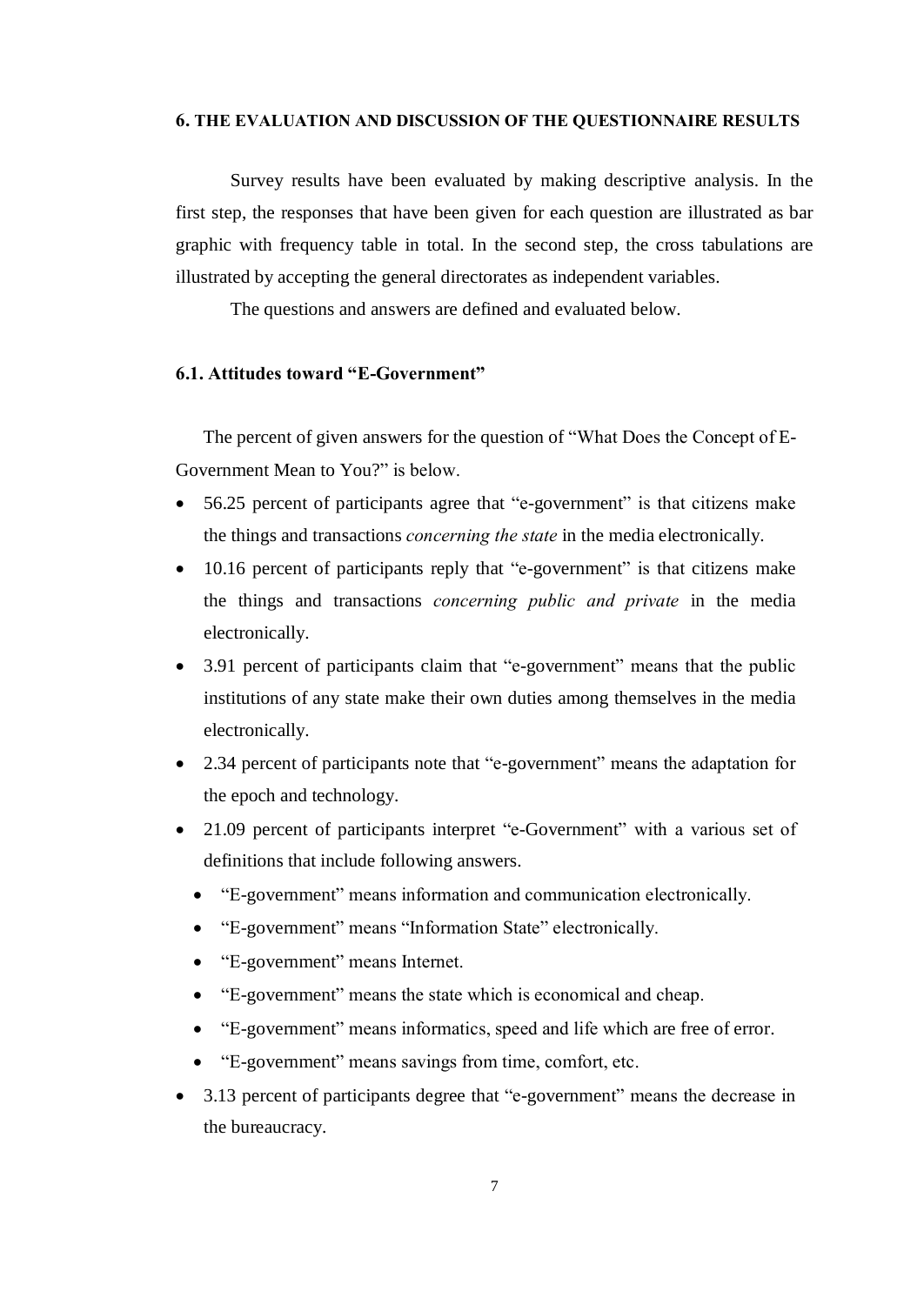$3.13$  percent of participants have no idea about the definition of  $\text{``e-}$ government".

As it is seen from Figure I, there is no consensus on the definition of  $\mathscr{C}_e$ government" that has been made by participants. Nonetheless, most of them (56.25) %) understand that "e-government" is that citizens make the things and transactions concerning the state in the media electronically. The other major percent  $(21.09)$  defines "e-government" with a set of perceptions from information and communication electronically to "Information State" electronically, from internet to the state which is economical and cheap, from informatics, speed and life which are free of error to the savings from time, money, etc.



Figure I: What Does the Concept of "E-Government" Mean to You?

|                  |                               | Code (Percent) |      |              |             |         |                     |             |  |
|------------------|-------------------------------|----------------|------|--------------|-------------|---------|---------------------|-------------|--|
|                  |                               | ັ<br>ັ         |      |              |             |         |                     |             |  |
| People in Number | $\overline{\phantom{a}}$<br>∼ | ⊥J             | ັ    |              | $\sim$<br>∸ |         |                     | 170<br>14 C |  |
| Percentage       | 56.25                         | 0.16           | 3.91 | $\angle .34$ | .09         | ں 1 ، ب | $\overline{1}$<br>ر | 100         |  |

Codes including the numbers of 1, 2, 3,4,5,6 and 7 have been formed for categorizing the similar answers as below.

<sup>1)</sup> Code 1 stands for the answer: "E-Government" is that citizens make the things and transactions concerning the state in the media electronically.

<sup>2)</sup> Code 2 stands for the answer:  $E-Government$  is that citizens make the things and transactions concerning public and private in the media electronically.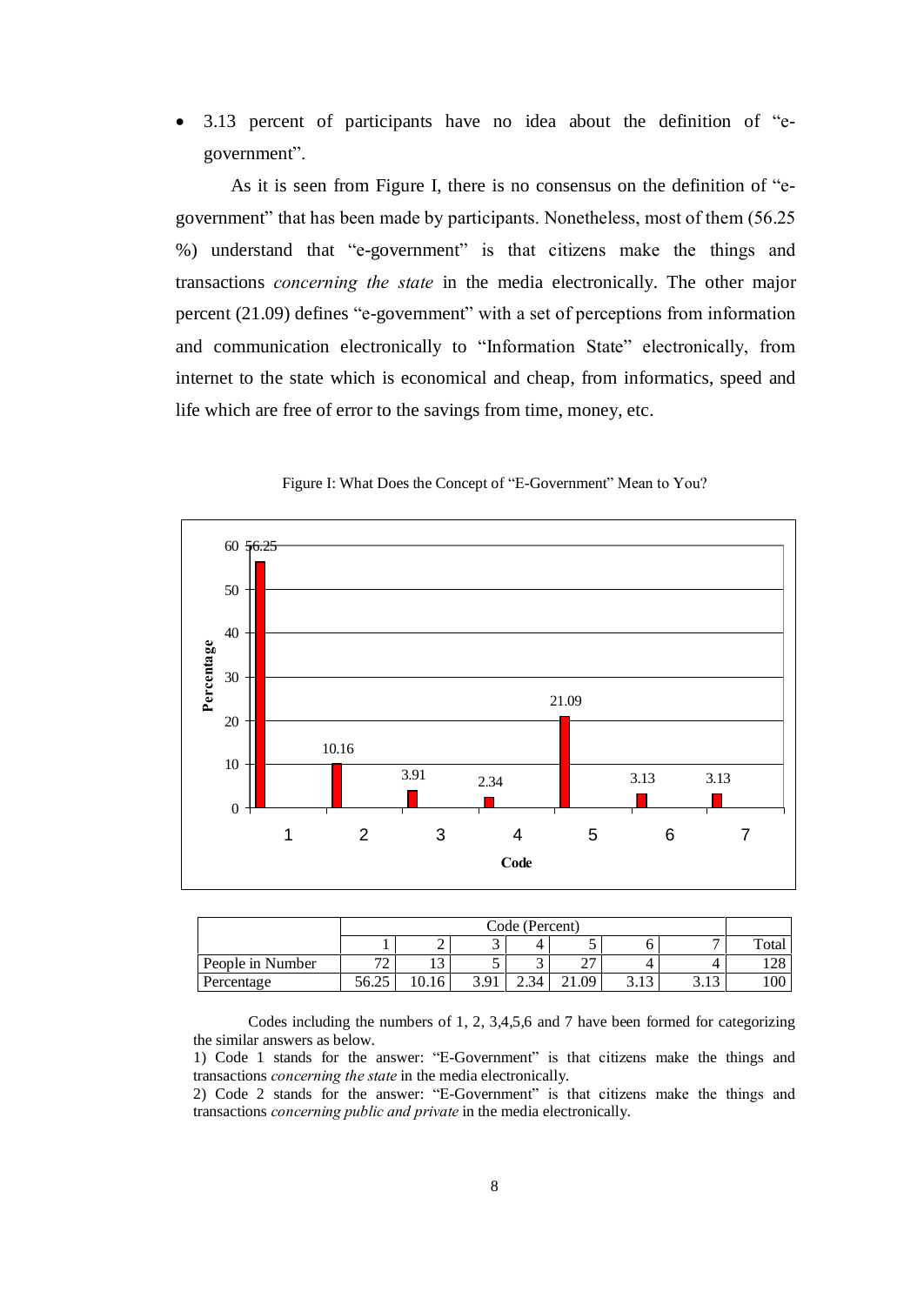3) Code 3 stands for the answer: "E-Government" means that the public institutions of any state make their own duties among themselves in the media electronically.

4) Code 4 stands for the answer: "E-Government" means the adaptation for the epoch and technology.

5) Code 5 stands for the answers grouped in the category of "others" that include following answers.

- ìE-governmentî means information and communication electronically.
- **•** "E-government" means "Information State" electronically.
- "E-government" means Internet.
- ìE-governmentî means the state which is economical and cheap.
- ìE-governmentî means informatics, speed and life which are free of error.
- ìE-governmentî means savings from time, money, etc.
- 6) Code 6 stands for the answer: "E-Government" means the decrease in the bureaucracy.
- 7) Code 7 stands for those who have no idea.

The cross-tabulation of the responses that have been given for the question 1 is shown in Table I. As it is seen, most of the participants not only in General Directorate of Educational Technologies, but also in General Directorate of Apprenticeship and Common Education agree that "e-government" is that citizens make the things and transactions concerning the state in the media electronically. In other words, most of the participants in the two general directorates perceive that the public institutions are the proponent of  $"e$ -government".

| Table I: The Cross-Tabulation for the Distribution according to the General Directorates |  |
|------------------------------------------------------------------------------------------|--|
|                                                                                          |  |

| <b>General Directorates</b> |       | Code (Percentage) |      |      |       |      |      |       |
|-----------------------------|-------|-------------------|------|------|-------|------|------|-------|
|                             |       |                   |      | 4    |       |      |      | Total |
| <b>General Directorate</b>  | 74.00 | 10.00             | 0.00 | 2.00 | 10.00 | 0.00 | 4.00 | 100   |
| of Educational              |       |                   |      |      |       |      |      |       |
| Technologies                |       |                   |      |      |       |      |      |       |
| <b>General Directorate</b>  | 44.87 | 10.26             | 6.41 | 2.56 | 28.21 | 5.13 | 2.56 | 100   |
| of Apprenticeship           |       |                   |      |      |       |      |      |       |
| and Common                  |       |                   |      |      |       |      |      |       |
| Education                   |       |                   |      |      |       |      |      |       |

#### 6.2. Use of "E-Government" Applications

Although  $96.87$  percent of participants can give a definition of  $\text{``e-}$ government" in the first question, it is interesting that  $26.56$  percent of participants state in the second question that they have not used any application of "e-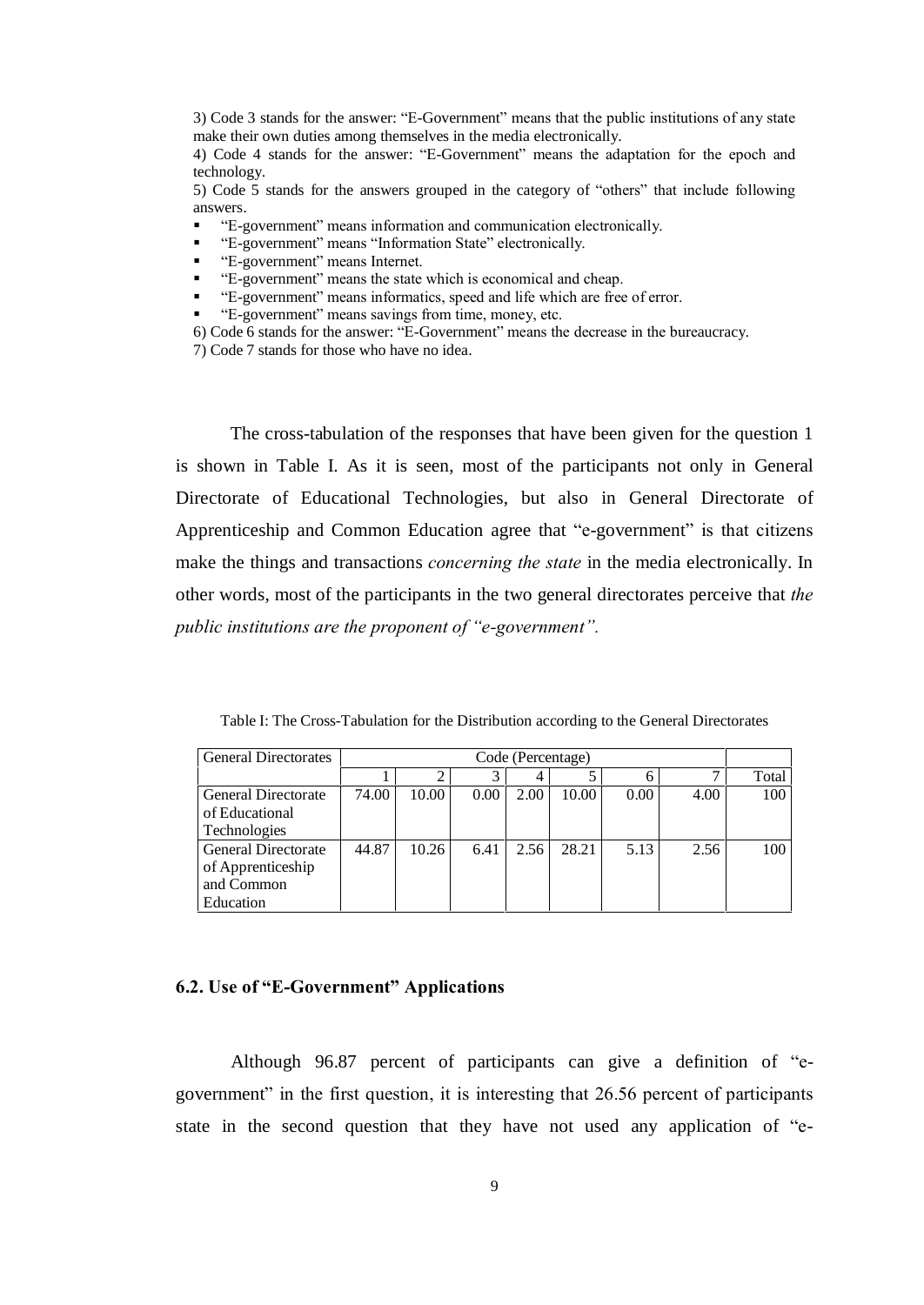government" while 71.09 percent of participants state that they have used some of ìe-governmentî applications that include the applications of the Ministry of Internal Affairs, of the Ministry of National Education, and of the Ministry of Labour and Social Security such as learning citizenship number, entering personnel information into database, declaring insurance premium of workers, banking transactions, etc. as presented by Figure II.

Figure II: Have You Ever Used Any "E-Government" Application? If Your Answer is Yes, What Are These Applications?



|                  | Answers Given (Percentage) |     |                    |       |
|------------------|----------------------------|-----|--------------------|-------|
|                  | Yes.                       | No. | Yes, but undefined | Total |
| People in Number |                            | 34  |                    | 128   |
| Percent          | 71.09                      | 100 |                    |       |

The cross-tabulation of the responses that have been given for the question 2 is shown in Table II. As it is seen, most of the participants in the two general directorates are acquainted with any kind of "e-government" application.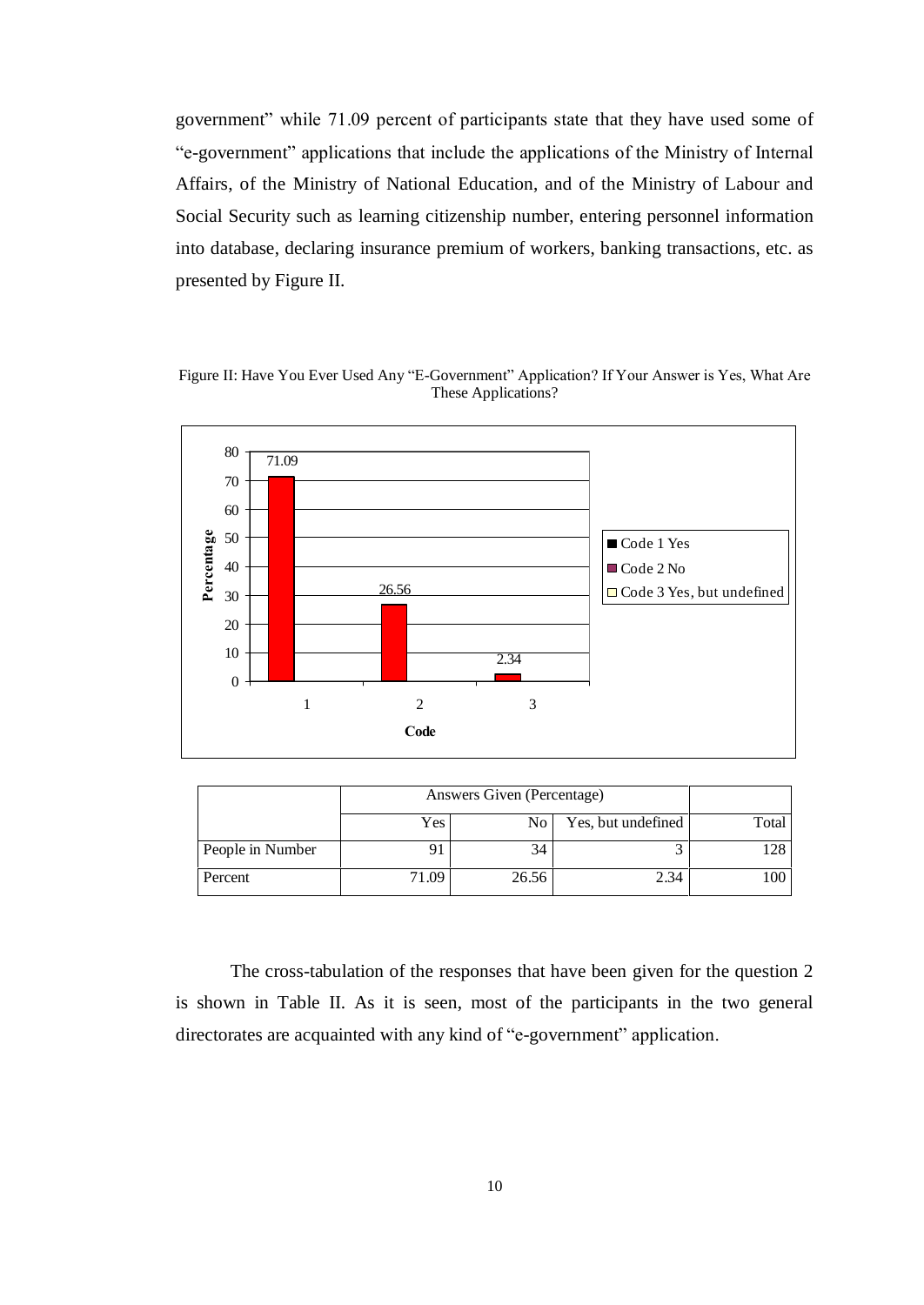| <b>General Directorates</b>                                                |            | Answers Given (Percentage) |           |       |  |  |  |
|----------------------------------------------------------------------------|------------|----------------------------|-----------|-------|--|--|--|
|                                                                            | <b>Yes</b> | N <sub>0</sub>             | Yes, but  | Total |  |  |  |
|                                                                            |            |                            | undefined |       |  |  |  |
| <b>General Directorate</b><br>of Educational<br><b>Technologies</b>        | 72.00      | 24.00                      | 4.00      | 100   |  |  |  |
| <b>General Directorate</b><br>of Apprenticeship<br>and Common<br>Education | 70.51      | 28.21                      | 1.28      | 100   |  |  |  |

Table II: The Cross-Tabulation for the Distribution according to the General Directorates

The cross-tabulation shows that there is no significant difference between two general directorates.

# 6.3. Expectations from "E-Government"

The percent of the given answers for the question of "What are Your Expectations from E-Government?" is below. This question reflects also the mental formulations of the participants based on their backgrounds and imaginations.

- 53.13 percent of participants hope that "e-government" will result in speed, security, comfort and savings from time and money.
- 7.81 percent of participants hope that e-government" will bring about openness, transparency and equity.
- $\bullet$  1.56 percent of participants hope that "e-government" will give rise to be an orientation for the standards of European Union and/or is to reach at the level of contemporary civilizations.
- $\bullet$  1.56 percent of participants hope that "e-government" will bring about participation and cooperation between state and citizen.
- 31.25 percent of participants hope a different set of expectations as follows.
	- Expectation from "e-government" is to make "e-government" prevalent in terms of infrastructure.
	- Expectation from "e-government" is to make people well educated for the applications of "e-government".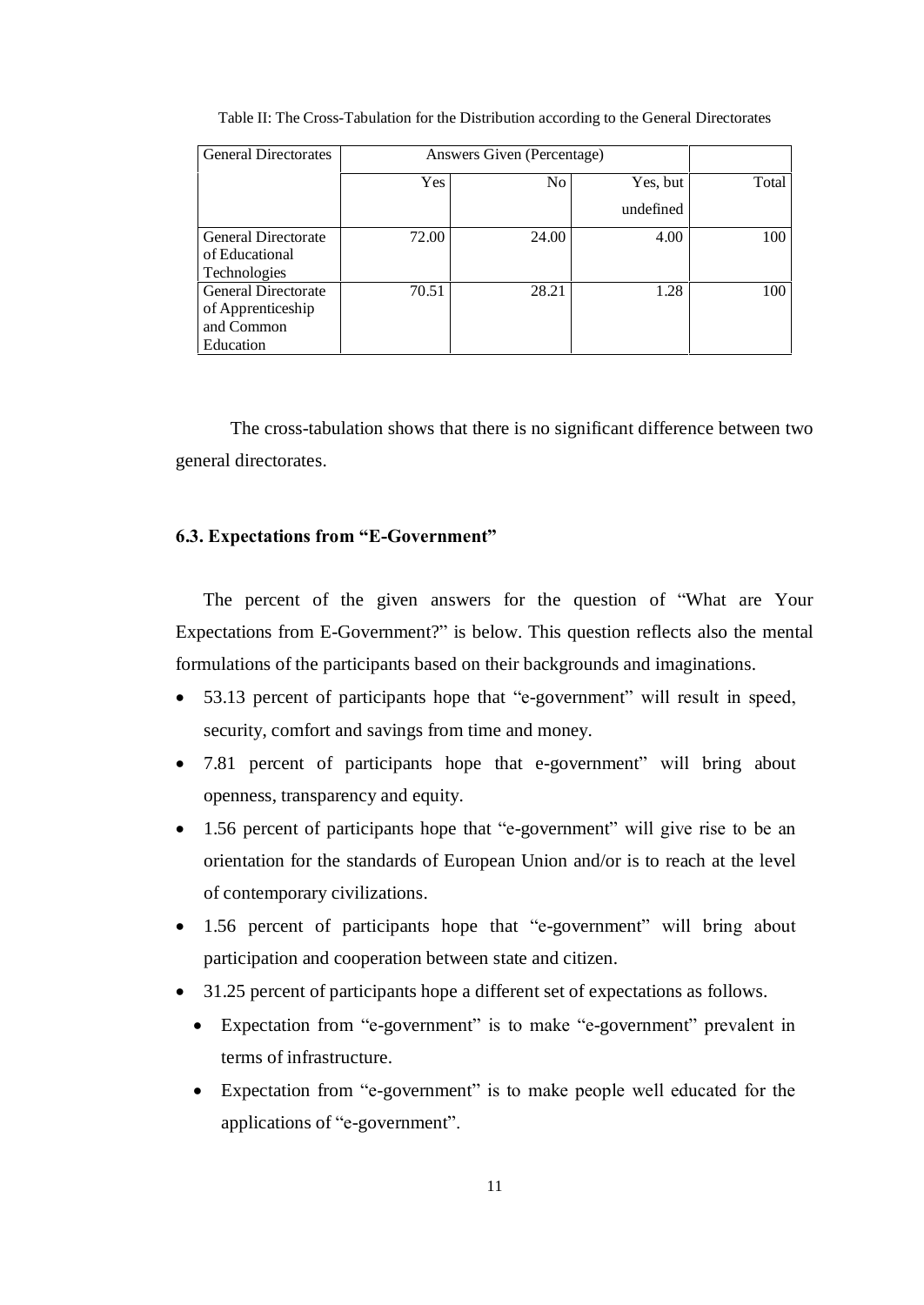- Expectation from "e-government" is to reduce the bureaucratic processes, etc.
- 4.69 percent of participants represent those who have no expectation on "egovernment".

From the results presented by Figure III most of the participants (53.13 %) conceive that "e-government" will result in speed, security, comfort and savings from money and time. Such imagination indirectly shows that "e-government" is perceived as a technical project for the savings from money and time. The other major group that represents 31.25 percent is in pursuit of making the applications of "e-government" prevalent, of becoming more educated for the applications of ìe-governmentî and of reducing bureaucratic processes.



Figure III: What are Your Expectations from "E-Government"?

|                  |       | Code (Percentage)                     |  |  |     |  |     |  |  |  |
|------------------|-------|---------------------------------------|--|--|-----|--|-----|--|--|--|
|                  |       |                                       |  |  |     |  |     |  |  |  |
| People in Number | 68    | 10                                    |  |  | -46 |  | 128 |  |  |  |
| Percent          | 53.13 | 7.81<br>31.25<br>1.56<br>1.56<br>4.69 |  |  |     |  |     |  |  |  |

Codes including the numbers of 1, 2,3,4,5 and 6 have been formed for categorizing the similar answers.

2) Code  $2$  stands for the answer: Expectations from "e-government" are openness, transparency and equity.

<sup>1)</sup> Code 1 stands for the answer: Expectations from "e-government" are speed, security, comfort and savings from time and money.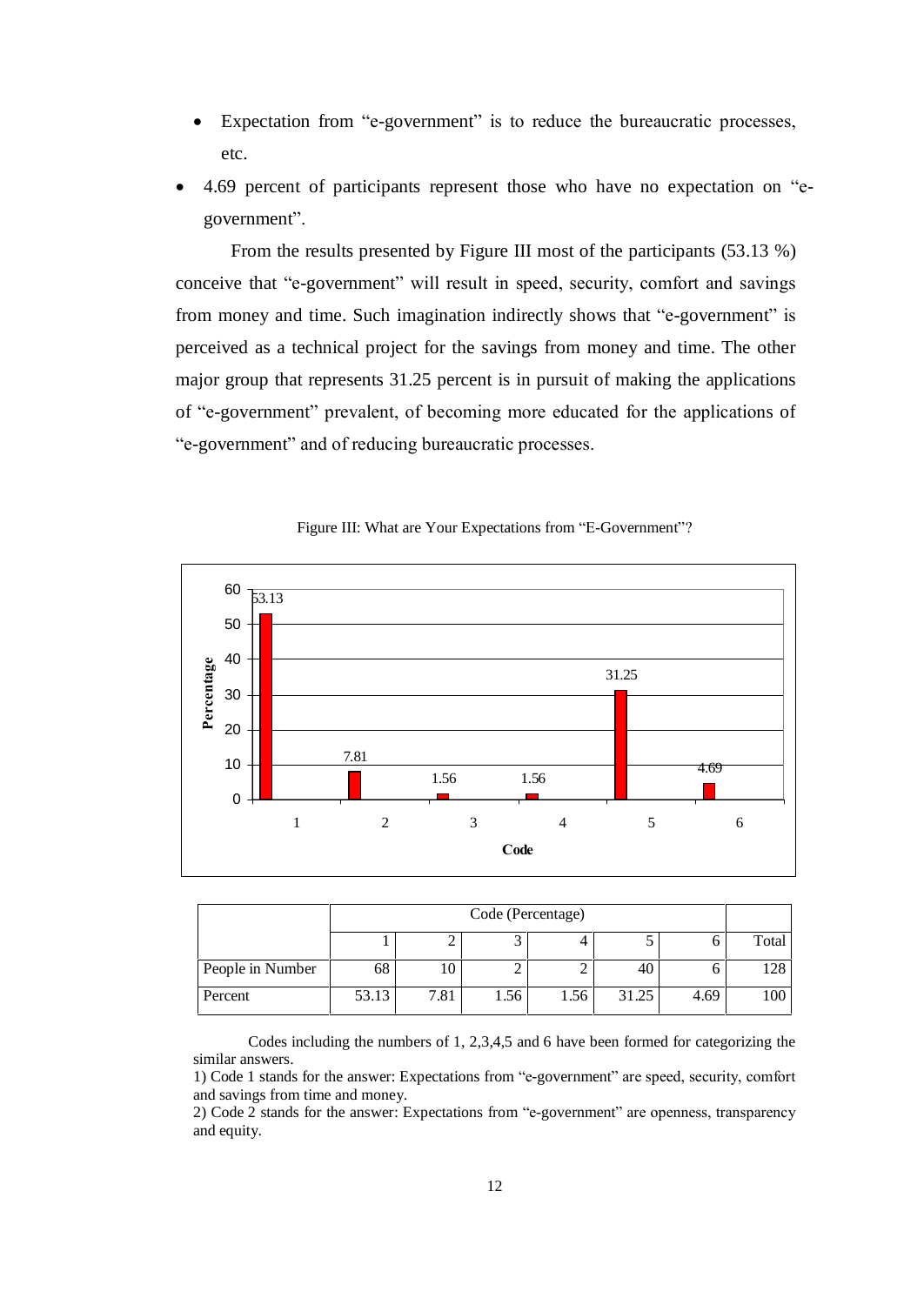3) Code 3 stands for the answer: Expectation from "e-government" is an orientation for the standards of European Union and/or is to reach at the level of contemporary civilizations.

4) Code 4 stands for the answer: Expectations from "e-government" are participation and cooperation between state and citizen.

5) Code 5 stands for the answers grouped in the category of "others" including similar answers.

- Expectation from "e-government" is to make "e-government" prevalent in terms of infrastructure.
- Expectation from "e-government" is to make people well educated for the applications of "egovernment".

• Expectation from "e-government" is to reduce the bureaucratic processes, etc.

6) Code 6 stands for those who have no expectation.

The cross-tabulation of the responses that have been given for the question 3 is shown in Table III. As it is seen, most of the participants not only in General Directorate of Educational Technologies, but also in General Directorate of Apprenticeship and Common Education (58 percent and 50 percent respectively) agree in terms of the expectations from "e-government". These expectations are speed, security, comfort and savings from money and time.

In other words, most of the participants in the two general directorates have mostly the same expectations related to the technical aspect in terms of "egovernment".

| <b>General Directorates</b> |       | Code (Percentage) |      |      |       |      |       |  |
|-----------------------------|-------|-------------------|------|------|-------|------|-------|--|
|                             |       |                   | 2    |      |       |      | Total |  |
| General Directorate of      | 58.00 | 4.00              | 2.00 | 0.00 | 28.00 | 8.00 | 100   |  |
| Educational                 |       |                   |      |      |       |      |       |  |
| Technologies                |       |                   |      |      |       |      |       |  |
| General Directorate of      | 50.00 | 10.26             | 1.28 | 2.56 | 33.33 | 2.56 | 100   |  |
| Apprenticeship and          |       |                   |      |      |       |      |       |  |
| <b>Common Education</b>     |       |                   |      |      |       |      |       |  |

Table III: The Cross-Tabulation for the Distribution according to the General Directorates

According to table, it is also clear that the participants in the General Directorate of Educational Technologies have expectations from "e-government" in terms of technical aspect as opposed to the participants of General Directorate of Apprenticeship and Common Education although the participants of the General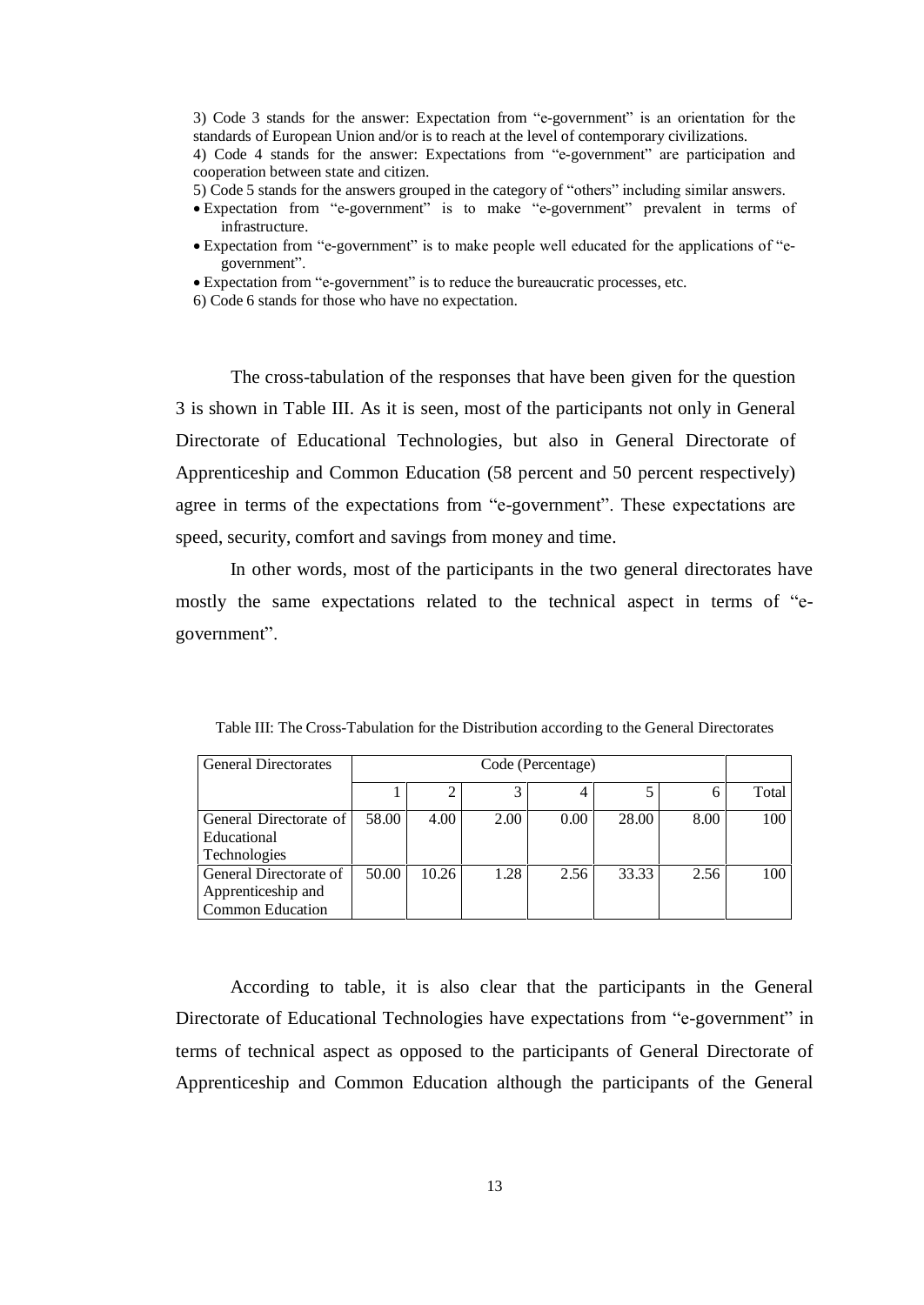Directorate of Educational Technologies have to be more well-informed about "egovernment" because of their duty scope.

# 6.4. Implications of "E-Government"

Figure IV.I and IV.II demonstrate the answers for the question related to positive and negative sides of "e-government" as below respectively.

- 28.91 percent of the participants envisage that speed for reaching at information and comfort in transactions is positive side of "e-government".
- 37.50 percent of the participants envisage that productivity and savings from time and money is positive side of "e-government".
- 6.25 percent of the participants envisage that the decrease in the bureaucratic processes is positive side of "e-government".
- $\blacksquare$  11.72 percent of the participants represent those who have no idea on the positive sides of "e-government".
- <sup>1</sup> 15.63 percent of the participants envisage a different set of answers including followings:
	- Cooperation between public and citizen.
	- Contemporary developed society.
	- Openness, etc.

With respect to the results, most of the participants (37.50 percent) imply ìe-governmentî as a technical project for productivity and savings from time and money. 28.91 percent also imply that e-government" is a technical project for reaching at information and comfort in transactions. Only 15.63 percent point out economic and political results.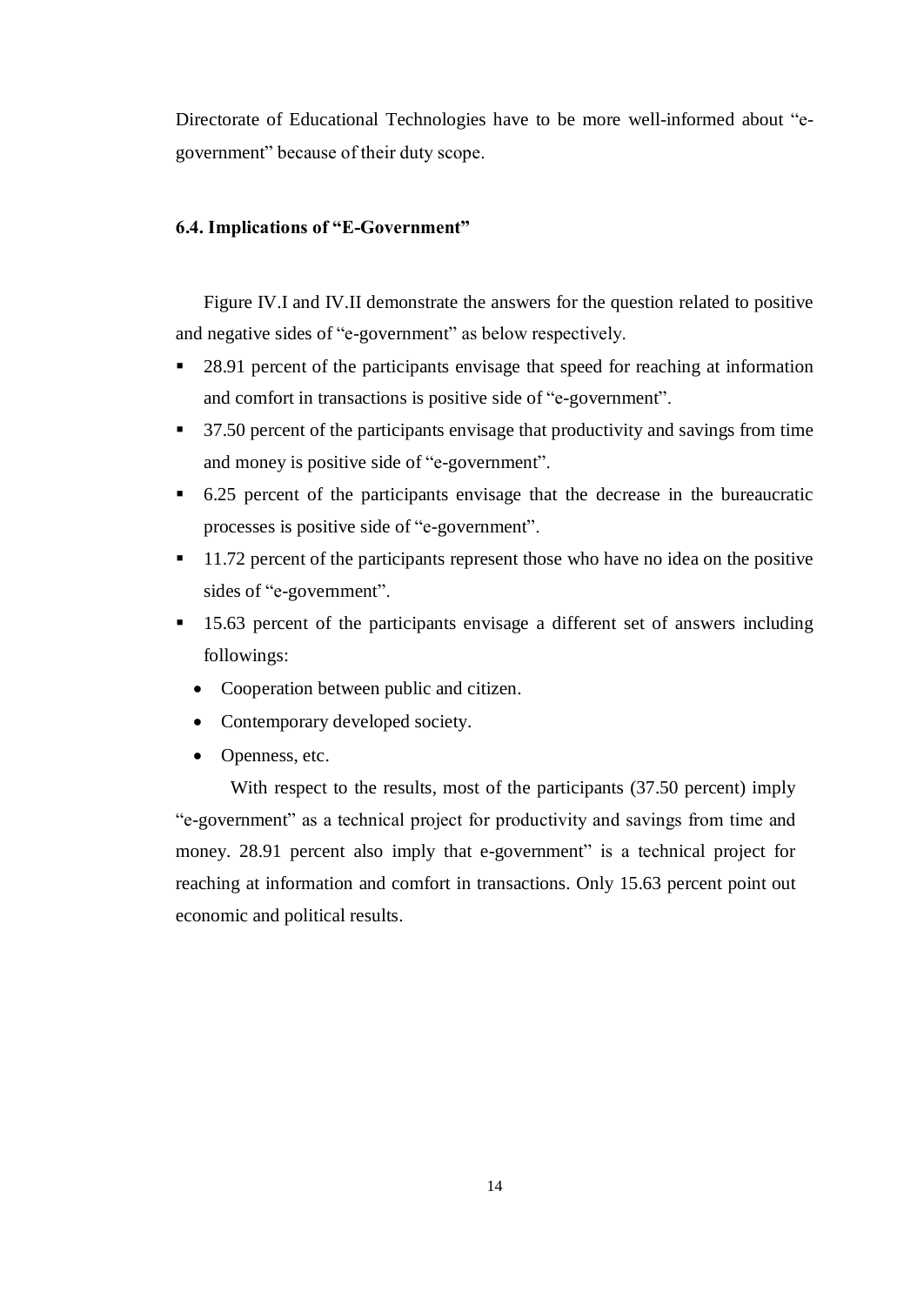#### Figure IV.I: According to You, Are There Any Positive and Negative Sides on "E-Government"? If There Are, What Are These?



Figure IV.I: for Positive Sides

|                  |       | Code (Percentage) |      |       |       |       |  |  |
|------------------|-------|-------------------|------|-------|-------|-------|--|--|
|                  |       |                   |      |       |       | Total |  |  |
| People in Number | 37    | 48                |      |       | 20    | ا 128 |  |  |
| Percentage       | 28.91 | 37.50             | 6.25 | 11.72 | 15.63 | 100   |  |  |

Codes for the positive sides of "e-government" including the numbers of 1,2,3,4 and 5 have been formed for categorizing the similar answers.

1) Code 1 stands for the answer: Speed for reaching at information and comfort in transactions.

2) Code 2 stands for the answer: Productivity and savings from time and money.

3) Code 3 stands for the answer: The decrease in the bureaucratic processes.

4) Code 4 stands for the answer: Those who have no idea.

5) Code 5 stands for the answers grouped in the Code of "others" including similar answers.

- Cooperation between public and citizen.
- Contemporary developed society.

Openness, etc.

The cross-tabulation of the responses that have been given for the positive sides is shown in Table IV. As it is seen, most of the participants in the two general directorates perceive "e-government" as a technical project for speed, productivity and savings from time and money respectively.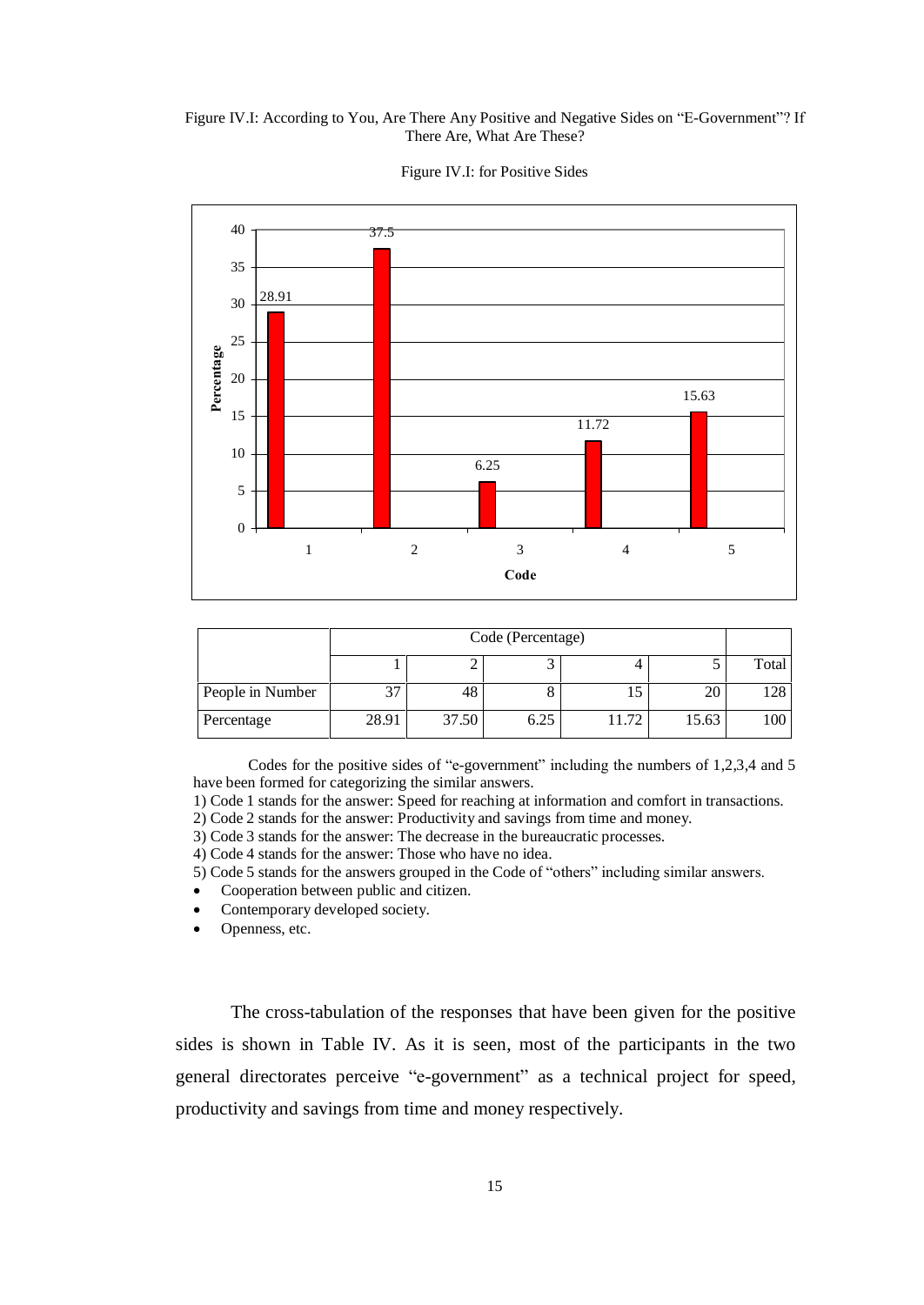| General             |       | Code (Percentage) |      |       |       |       |  |  |
|---------------------|-------|-------------------|------|-------|-------|-------|--|--|
| <b>Directorates</b> |       | っ                 | 3    | 4     |       | Total |  |  |
|                     |       |                   |      |       |       |       |  |  |
| General             | 20.00 | 46.00             | 6.00 | 10.00 | 18.00 | 100   |  |  |
| Directorate of      |       |                   |      |       |       |       |  |  |
| Educational         |       |                   |      |       |       |       |  |  |
| <b>Technologies</b> |       |                   |      |       |       |       |  |  |
| General             | 34.62 | 32.05             | 6.41 | 12.82 | 14.10 | 100   |  |  |
| Directorate of      |       |                   |      |       |       |       |  |  |
| Apprenticeship and  |       |                   |      |       |       |       |  |  |
| Common              |       |                   |      |       |       |       |  |  |
| Education           |       |                   |      |       |       |       |  |  |

Table IV: The Cross-Tabulation for the Distribution according to the General Directorates

In addition, according to the cross-tabulation, one can conclude that there are significant differences in terms of general directorates. For instance, most of the participants in the General Directorate of Educational Technologies see "egovernment" as a means of productivity and savings from time and money. On the other hand, most of the participants in the General Directorate of Apprenticeship and Common Education see "e-government" as a means of speed for reaching at information and comfort in transactions. Nonetheless, these expectations stress the technical aspect of "e-government".

On the other hand, the answers given by the same participants for the negative sides of "e-government" are as below. Figure IV.II also demonstrates the results.

- 29.69 percent of the participants envisage that insufficient security measurements are the negative side of "e-government".
- 2.34 percent of the participants envisage that contingency of faulty transaction is the negative side of "e-government".
- 10.94 percent of the participants envisage that insufficient deployment of "egovernment" in terms of infrastructure and culture with reference to skill for using the products of ICTs is the negative side of "e-government".
- 6.25 percent of the participants envisage that lost time stemming from network system including computer is the negative side of "e-government".
- <sup>29</sup>.69 percent of the participants represent those who have no idea or the idea that "e-government" has no negative side.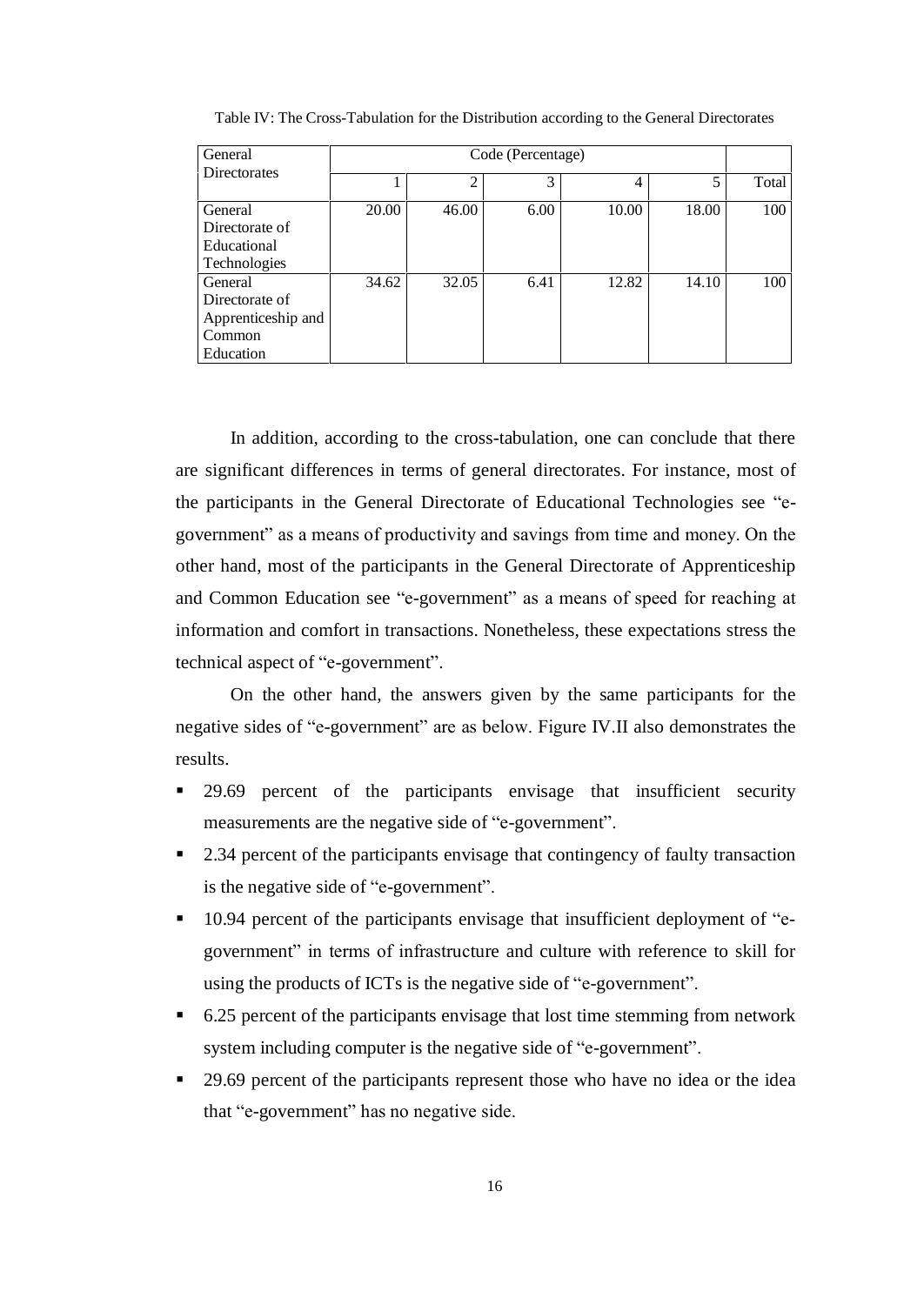- $\blacksquare$  21.09 percent of the participants envisage a various set of negative sides on  $\mathscr{C}_{e}$ government" as follows:
	- Alteration in the relationship among humans.
	- Being uneducated.
	- Over employment.
	- Applying savings measures wrongly.
	- Exposing to the limits of the network system, etc.

In terms of results, 29.69 % has no idea. The second biggest percentage (29.69 percent) envisages that insufficient security measurements are the negative side of "e-government" by implying technical deficits of a technical project. Only 21.09 % indicate social and economic points such as alteration in the relationship among humans and over employment.

## Figure IV.II: According to You, Are There Any Positive and Negative Sides on "E-Government"? If There Are, What Are These?



Figure IV.II: for Negative Sides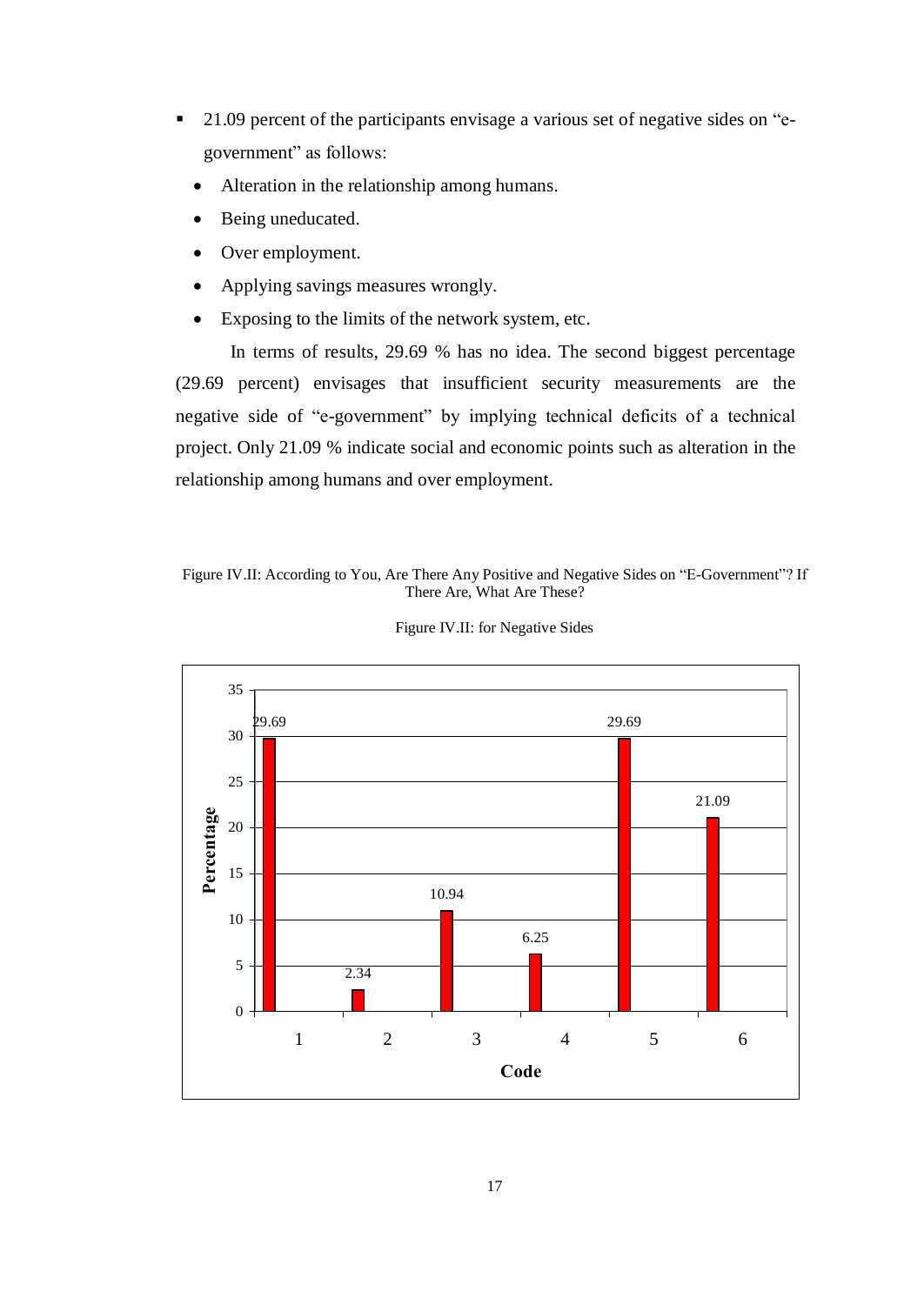|                  |       | Code (Percentage) |       |      |       |       |     |  |  |  |
|------------------|-------|-------------------|-------|------|-------|-------|-----|--|--|--|
|                  |       |                   |       |      |       |       |     |  |  |  |
| People in Number | 38    |                   | 14    |      | 38    |       | 128 |  |  |  |
| Percentage       | 29.69 | 2.34              | 10.94 | 6.25 | 29.69 | 21.09 | 100 |  |  |  |

Codes for the negative sides of "e-government" including the numbers of  $1, 2, 3, 4, 5$  and 6 have been formed for categorizing the similar answers.

1) Code 1 stands for the answer: Insufficient security measurements.

2) Code 2 stands for the answer: Contingency of faulty transaction. 3) Code 3 stands for the answer: Insufficient deployment of "e-government" in terms of infrastructure and culture with reference to skill for using the products of ICTs.

4) Code 4 stands for the answer: Lost time stemming from network system including computer.

5) Code 5 stands for those who have no idea or the idea that "e-government" has no negative side.

 $6)$  Code 6 stands for the answers grouped in the Code of "others" including similar answers as:

- Alteration in the relationship among humans.
- Being uneducated.
- Over employment.
- Applying savings measures wrongly.
- Exposing to the limits of the network system, etc.

The cross-tabulation of the responses that have been given for the positive sides is shown in Table V. As it is seen, 40 percent of the participants in General Directorate of Educational Technologies and 23.08 percent of the participants in General Directorate of Apprenticeship and Common Education have no idea on the negative sides of "e-government". In addition, the second majority in the two general directorates, 22 percent and 34.62 percent respectively, agrees that one of the negative sides of "e-government" is insufficient security measurements.

| General             |       |                |       |      |       |       |       |
|---------------------|-------|----------------|-------|------|-------|-------|-------|
| <b>Directorates</b> |       | $\overline{c}$ | 3     | 4    | 5     | 6     | Total |
| General             | 22.00 | 0.00           | 16.00 | 2.00 | 40.00 | 20.00 | 100   |
| Directorate of      |       |                |       |      |       |       |       |
| Educational         |       |                |       |      |       |       |       |
| <b>Technologies</b> |       |                |       |      |       |       |       |
| General             | 34.62 | 3.85           | 7.69  | 8.97 | 23.08 | 21.79 | 100   |
| Directorate of      |       |                |       |      |       |       |       |
| Apprenticeship and  |       |                |       |      |       |       |       |
| Common              |       |                |       |      |       |       |       |
| Education           |       |                |       |      |       |       |       |

Table V: The Cross-Tabulation for the Distribution according to the General Directorates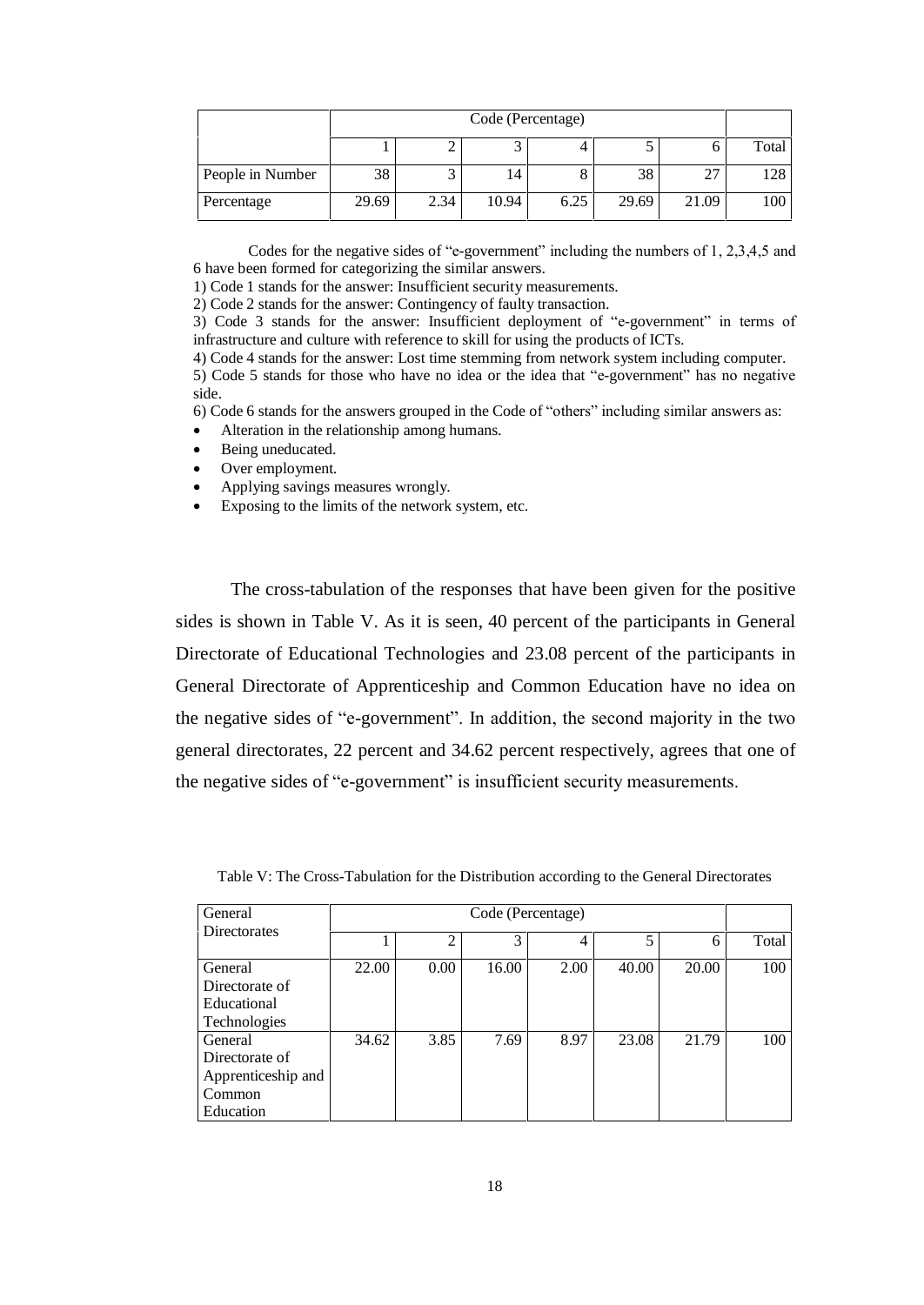## 6.5. Objectives of "E-Government"

This question is the most crucial one in evaluating the consciousness of the participants about what "e-government" essentially is. The results from Figure V in total are below:

- 37.50 percent of the participants say that speed, productivity and savings from time and money are the objectives of "e-government".
- 3.13 percent of the participants say that transparency, participation and equity are the purposes of "e-government".
- 8.59 percent of the participants share not only the opinion of 37.5 percent of the participants, but also the opinion of 3.12 percent of the participants by stressing speed, productivity, savings from time and money, and transparency, participation and equity.
- 10.94 percent of the participants say that the decrease in bureaucratic processes is the aim of "e-government".
- $\blacksquare$  4.69 percent of the participants say that keeping up with the times is the aim of "e-government".
- <sup>26.56</sup> percent of the participants determine a various set of purposes of "egovernment" as follows.
	- To realize the duties in the media electronically.
	- To increase life standard of people.
	- To eradicate queues.
	- To prevent bribery.
	- To control citizen via Internet.
	- To be able to use space technology.
	- To reach at information in secure.
	- To make reliable registration.
	- To share information.
	- To abandon the thought that state is the father by grasping the idea now on that state is the organization which citizens constitute, etc.
- 8.59 percent of the participants represent those who have no opinion about the purposes of "e-government".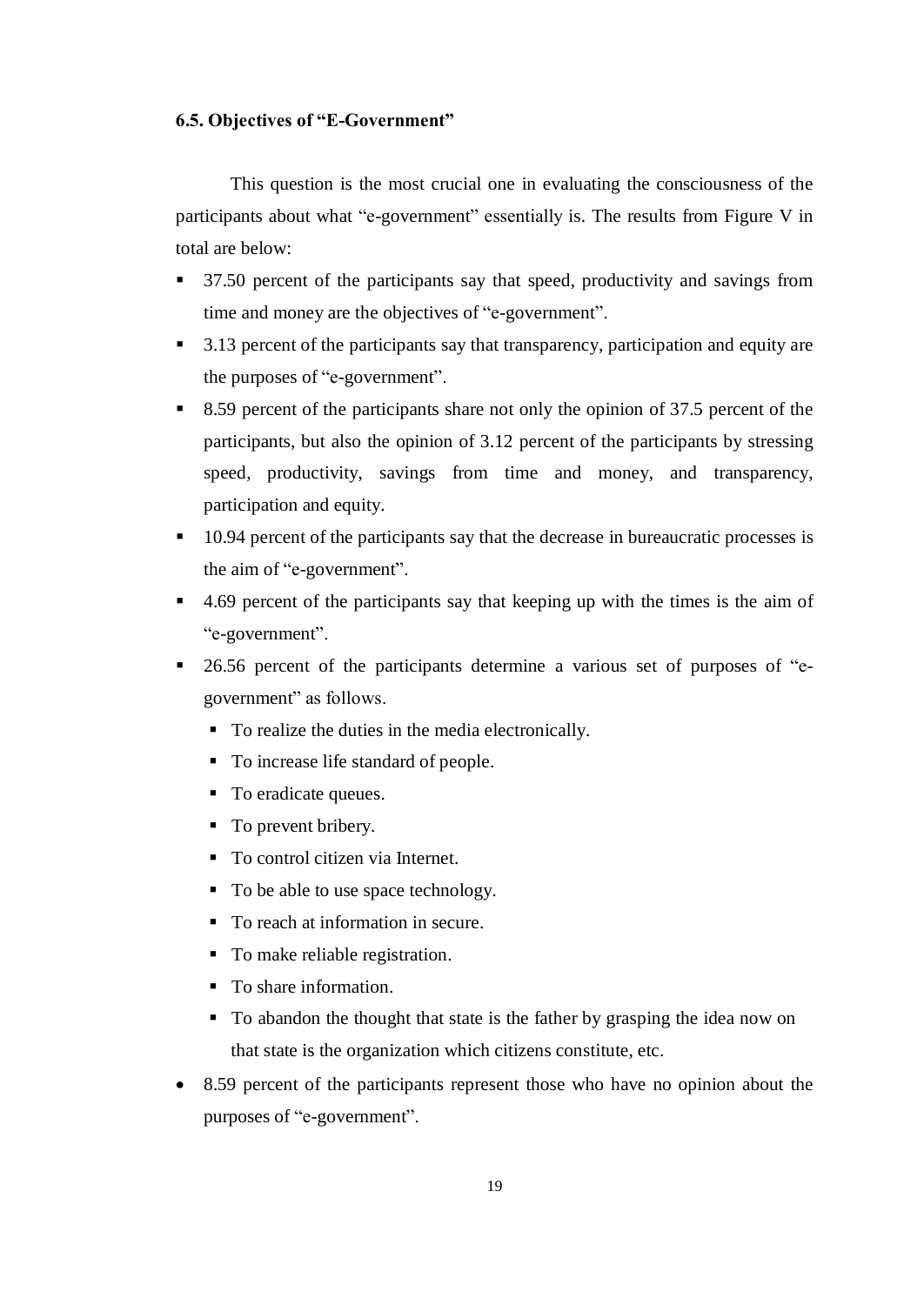According to the answers, the largest group among the participants (37.50 %) determines the purposes of "e-government" as speed, productivity and savings from time and money. Such conclusion also indicates indirectly that "e-government" is perceived as a technical project that is erected on the cost-benefit analysis. On the other hand, few of participants among the second largest group of 26.56 % emphasize social, economic and political dimensions such as increasing life standard of people, preventing bribery, etc.





|                  |      | Code (Percentage)                                             |  |  |  |    |   |       |  |  |
|------------------|------|---------------------------------------------------------------|--|--|--|----|---|-------|--|--|
|                  |      | ∸                                                             |  |  |  |    | - | Total |  |  |
| People in Number | 48   | 4                                                             |  |  |  | 34 |   | 128   |  |  |
| Percent          | '.50 | 50<br>8.59<br>10.94<br>26.56<br>$\sqrt{2}$<br>4.69<br>$\circ$ |  |  |  |    |   |       |  |  |

Codes including the numbers of 1, 2, 3,4,5,6 and 7 have been formed for categorizing the similar answers.

1) Code 1 means the answer: Speed, productivity and savings from time and money.

2) Code 2 means the answer: Transparency, participation and equity.

3) Code 3 means the answer including not only Code 1, but also Code 2.

4) Code 4 means the answer: The decrease in bureaucratic processes.

5) Code 5 means the answer: Keeping up with the times.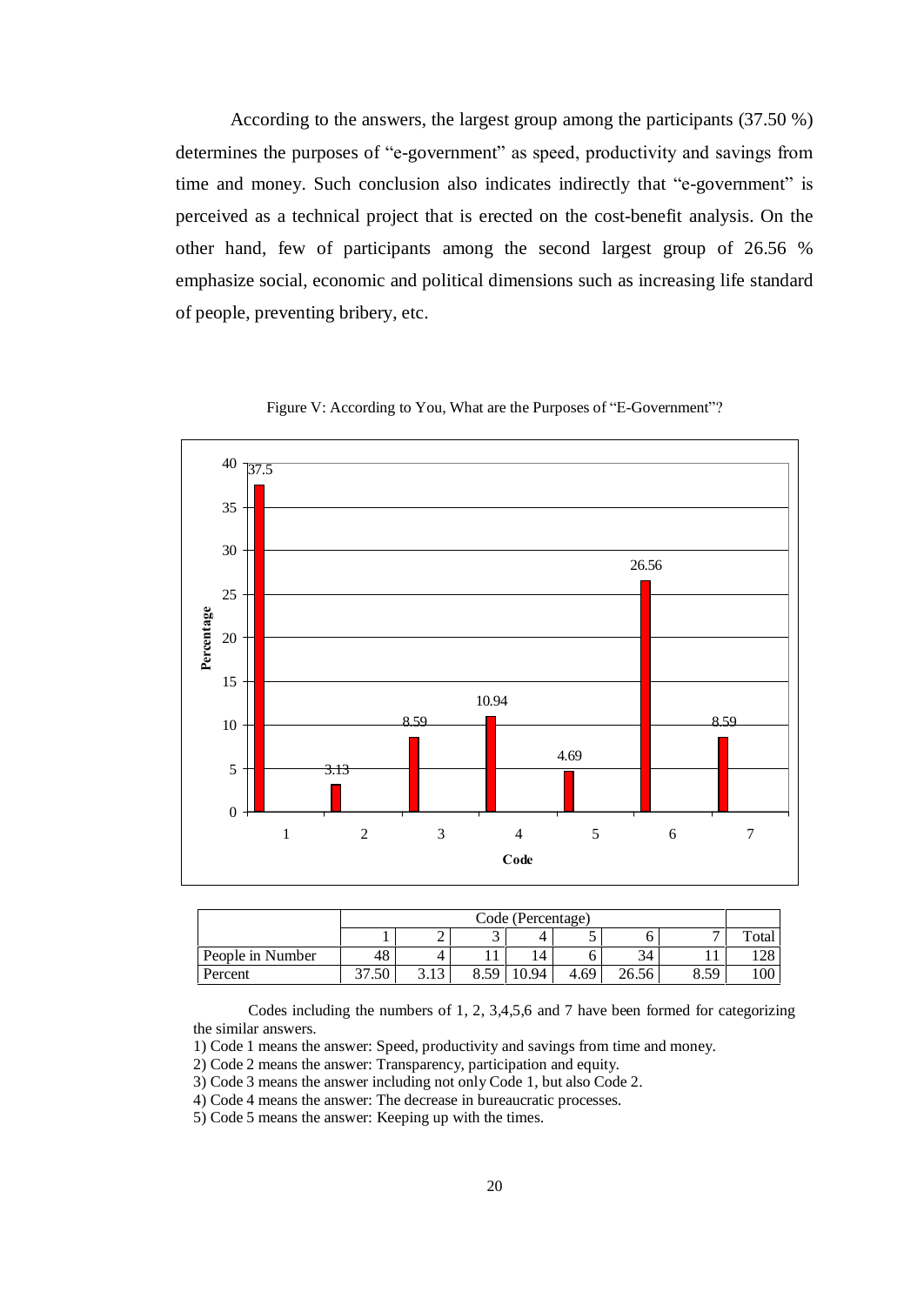6) Code 6 stands for the answers grouped in the Code of "others" including similar answers.

- To realize the duties in the media electronically.
- To increase life standard of people.
- To eradicate queues.
- To prevent bribery.
- To control citizen via Internet.
- To be able to use space technology.
- To reach at information in secure.
- To make reliable registration.
- To share information.
- To abandon the thought that state is the father by grasping the idea now on that state is the organization which citizens constitute etc.
	- 7) Code 7 means those who have no idea.

The cross-tabulation of the responses that have been given for the question 5 is shown in Table VI. As it is seen, most of the participants (30 percent)) in General Directorate of Educational Technologies agree indirectly that "e-government" is technological innovation in terms of keeping up with the times. On the other hand, most of the participants (43.59 percent) in General Directorate of Apprenticeship and Common Education agree that "e-government" is a technical project for speed, productivity and savings from time and money.

The cross-tabulation also shows that the second large group (28 percent) in General Directorate of Educational Technologies agrees with the opinion of the participants (43.59 percent) in General Directorate of Apprenticeship and Common Education. That is, according to them as well, "e-government" is a technical project for speed, productivity and savings from time and money

| <b>General Directorates</b> | Code (Percentage) |      |       |       |      |       |       |       |
|-----------------------------|-------------------|------|-------|-------|------|-------|-------|-------|
|                             |                   |      | 3     | 4     |      |       |       | Total |
| <b>General Directorate</b>  | 28.00             | 2.00 | 16.00 | 10.00 | 2.00 | 30.00 | 12.00 | 100   |
| of Educational              |                   |      |       |       |      |       |       |       |
| <b>Technologies</b>         |                   |      |       |       |      |       |       |       |
| <b>General Directorate</b>  | 43.59             | 3.85 | 3.85  | 11.54 | 6.41 | 24.36 | 6.41  | 100   |
| of Apprenticeship           |                   |      |       |       |      |       |       |       |
| and Common                  |                   |      |       |       |      |       |       |       |
| Education                   |                   |      |       |       |      |       |       |       |

Table VI: The Cross-Tabulation for the Distribution according to the General Directorates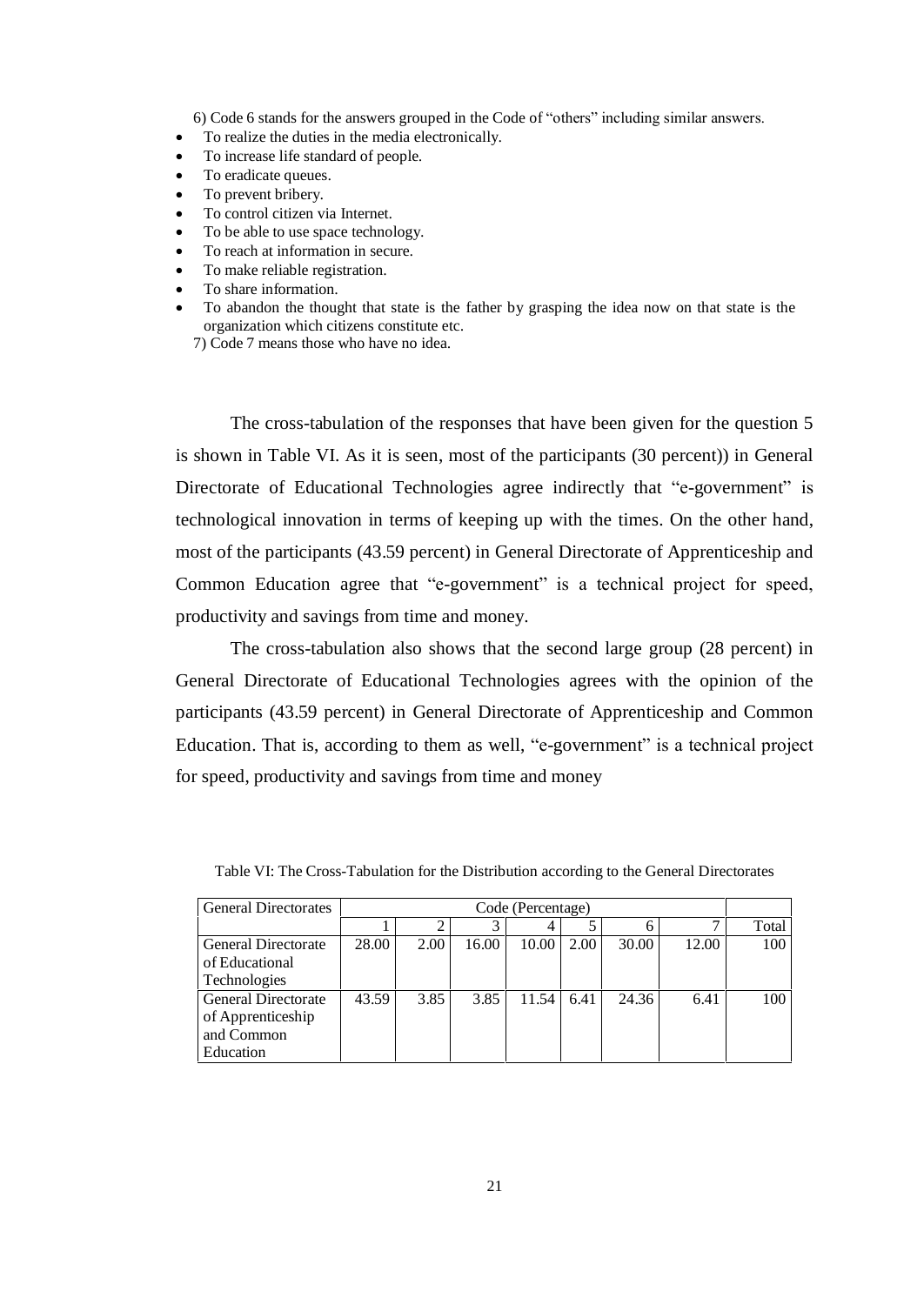# 6.6. Other Facts about "E-Government"

This question is the other prominent question in the questionnaire in evaluating the mental formulations on "e-government" of the participants. Due to this question, by not drawing borders in the mind of the participants, it has been tried to learn their imagination under the direction of constructivist approach. Figure VI shows the results.

- 8.59 percent of the participants express the openness, equity, security and trustworthy for "e-government".
- $\bullet$  20.31 percent of the participants express the deployment of "e-government" in terms of infrastructure and culture pointing out the skill for using the products of ICTs.
- 0.78 percent of the participants express the suitability for the standards of European Union and USA.
- 13.28 percent of the participants express a different set of expression to be grouped as below:
	- Speed, productivity and savings from time and money.
	- Easiness in the transactions.
	- Training skilled workman etc.
- 57.03 percent of the participants represent those who have no idea.

According to the results, more than halves of the participants (57.03 %) unfortunately declare that they have no idea by indicating the lack of expectation. Another large group of  $20.31$  percent states that it is needed to deploy "egovernment" in terms of infrastructure and culture that points out skill for using the products of ICTs.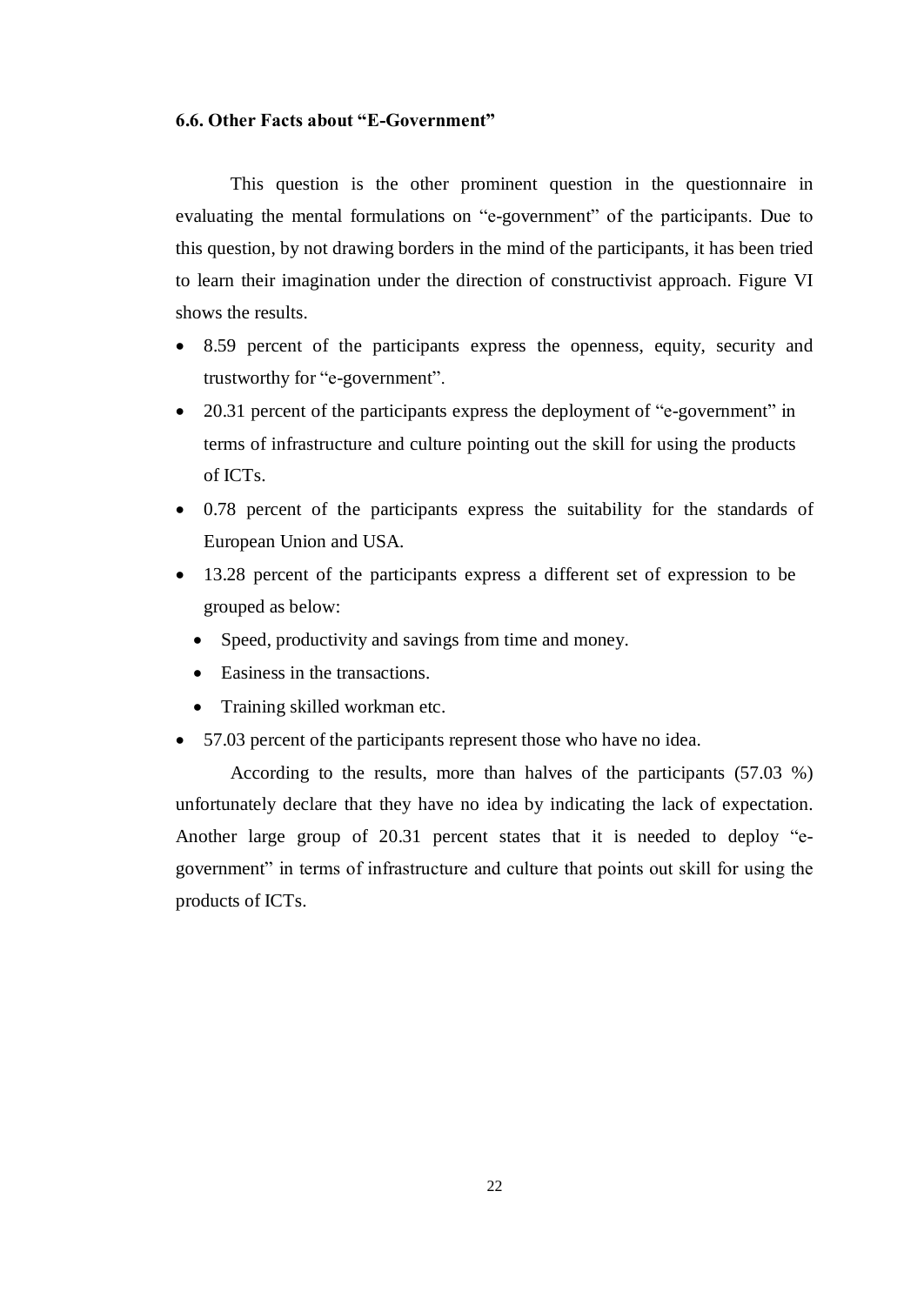# 8.59 20.31 0.78 13.28 57.03  $\Omega$ 10 20 30 40 50 60  $1 \t 2 \t 3 \t 4 \t 5$ **Code** Percentage

#### Figure VI: Other Points on "E-Government" that You Would Like to Express...

|                  | Code (Percentage) |       |      |       |               |       |
|------------------|-------------------|-------|------|-------|---------------|-------|
|                  |                   |       |      |       |               | Total |
| People in Number | ւ ւ               | 26    |      |       | $\mathcal{L}$ | 128   |
| Percent          | 8.59              | 20.31 | 0.78 | 13.28 | 57.03         | 100   |

Codes including the numbers of 1,2,3,4 and 5 have been formed for categorizing the similar answers.

1) Code 1 means the answer: Openness, equity, security and trustworthy for "e-government".

2) Code 2 means the answer: The deployment of "e-government" in terms of infrastructure and culture pointing out the skill for using the products of ICTs.

3) Code 3 means the answer: Suitability for the standards of European Union and USA.

4) Code 4 stands for the answers grouped in the Code of "others" including similar answers.

- Speed, productivity and savings from time and money.
- Easiness in the transactions.
- Training skilled workman, etc.

5) Code 5 means those who have no idea.

The cross-tabulation of the responses that have been given for the question 6 is shown in Table VII. As it is seen, most of the participants not only in General Directorate of Educational Technologies, but also in General Directorate of Apprenticeship and Common Education have no idea. However, the second large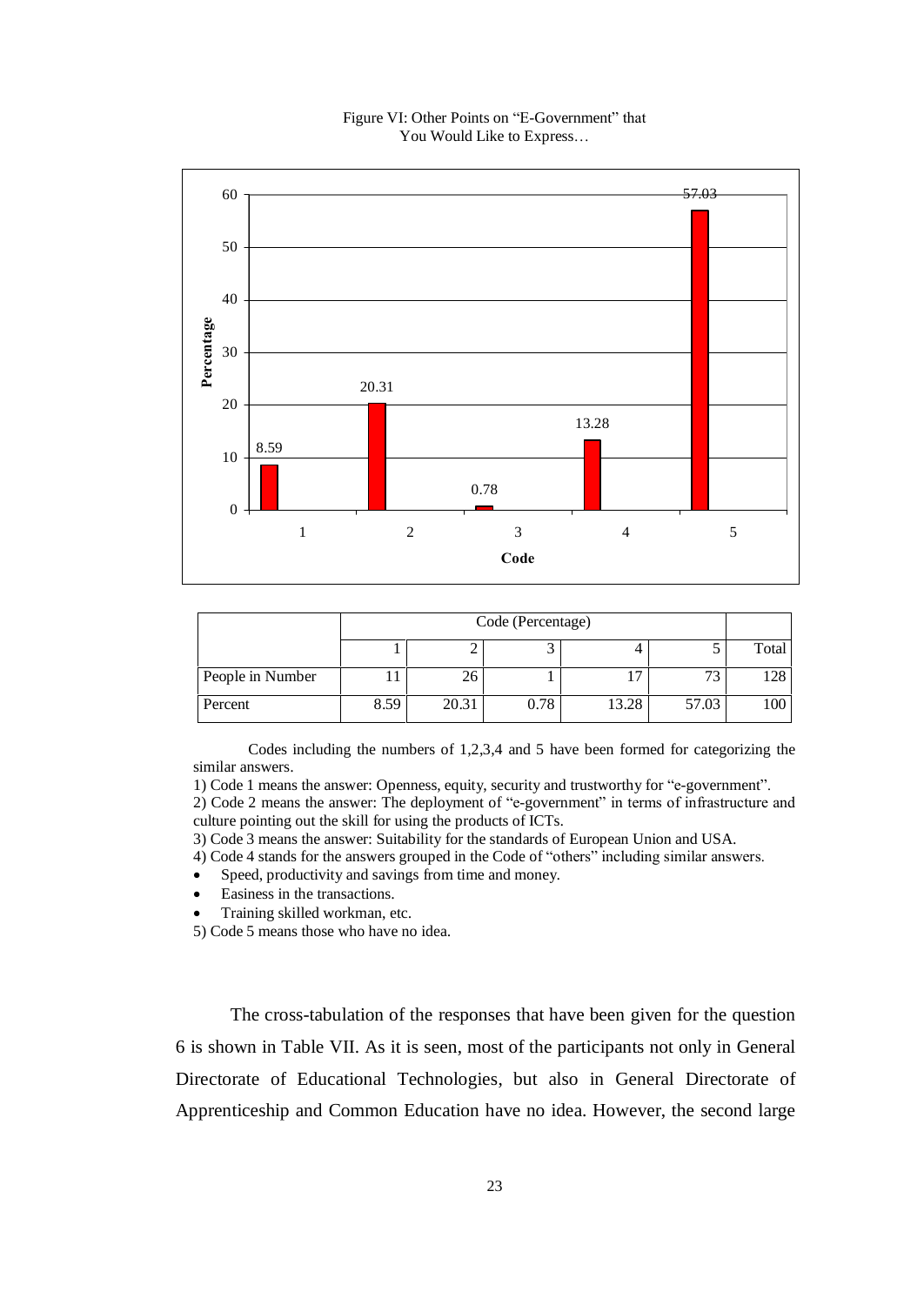group (24 percent and  $17.95$  percent) of each general directorate agrees that  $\text{``e-}$ government" should be deployed in terms of infrastructure and skill for using the products of ICTs.

| <b>General Directorates</b> |      | Code (Percentage) |      |       |       |       |
|-----------------------------|------|-------------------|------|-------|-------|-------|
|                             |      | $\overline{2}$    | 3    | 4     | 5     | Total |
| <b>General Directorate</b>  | 8.00 | 24.00             | 0.00 | 4.00  | 64.00 | 100   |
| of Educational              |      |                   |      |       |       |       |
| <b>Technologies</b>         |      |                   |      |       |       |       |
| <b>General Directorate</b>  | 8.97 | 17.95             | 1.28 | 19.23 | 52.56 | 100   |
| of Apprenticeship           |      |                   |      |       |       |       |
| and Common                  |      |                   |      |       |       |       |
| Education                   |      |                   |      |       |       |       |

Table VII: The Cross-Tabulation for the Distribution according to the General Directorates

# 7. THE INTERPRETATION OF THE QUESTIONNAIRE RESULTS

Questionnaire results, the fifth question that is the crucial one in particular, have demonstrated that those who answered the questionnaire perceive "egovernment" as giving rise to:

- Speed, productivity and savings from time and money.
- Transparency, participation and equity.
- Decrease in bureaucracy.
- Keeping up with the times.
- To realize the duties in the media electronically.
- To increase life standard of people.
- To eradicate queues.
- To prevent bribery.
- To control citizen via Internet.
- To be able to use space technology.
- To reach at information in secure.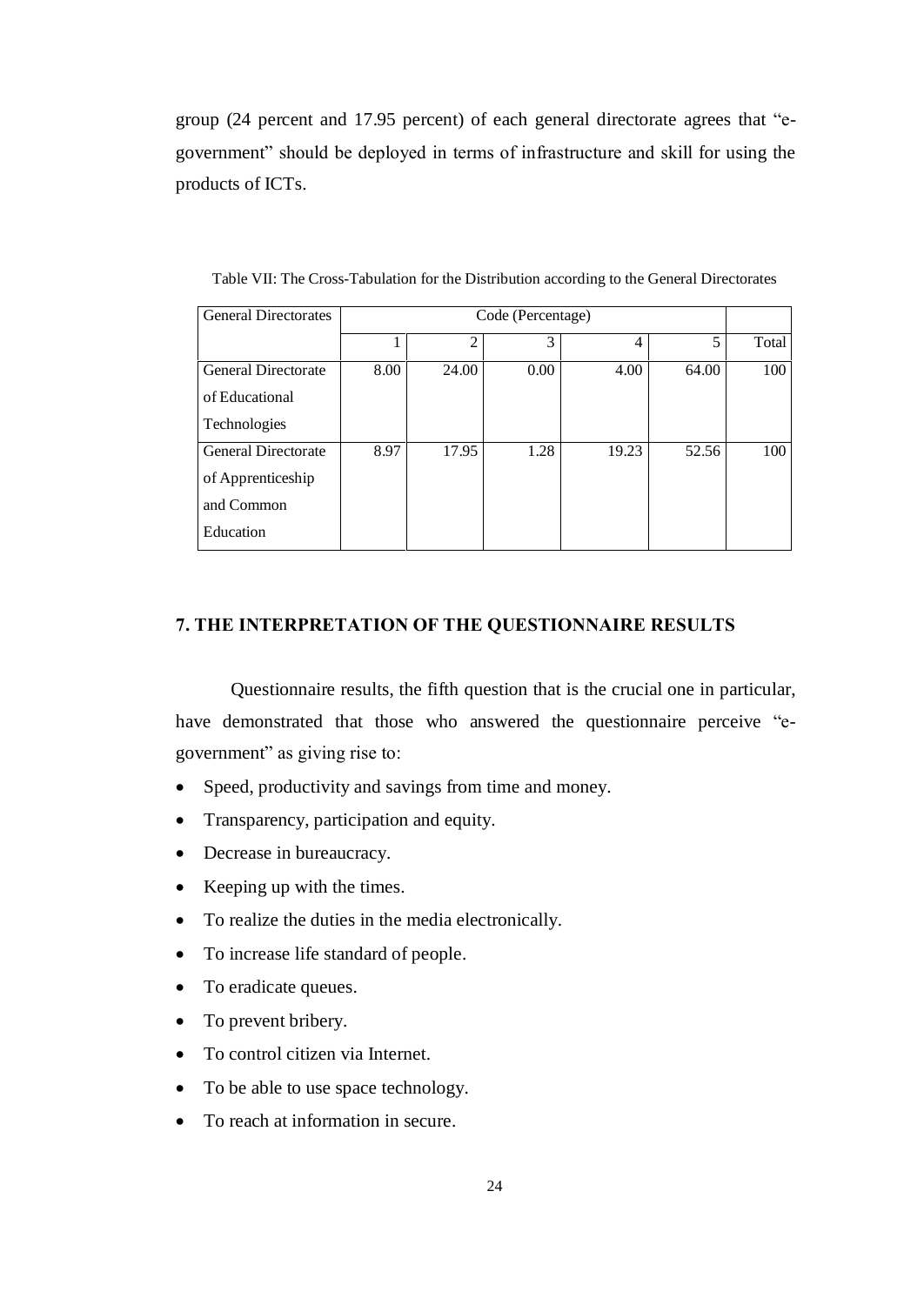- To make reliable registration.
- To share information.
- To abandon the thought that state is the father by grasping the idea now on that state is the organization which citizens constitute, etc.

As it is seen, there is no systematic knowledge on the relation between "Information-based Economy", "Information Society" and "e-government". The deprivation of systematic knowledge can be explained by interpretivist approach since participants have commented the events within their context in terms of occupation, status and background.

Moreover, it is possible to conclude that the deprivation of systematic knowledge not only is limited to those who answered the questionnaire, but also includes the other staffs to which the questionnaire has not been delivered to be answered.

The reason why it is concluded such is that it is engaged in the institutional/organizational culture since institutional knowledge on something is delivered from top to bottom hierarchically, staffs share roughly same knowledge about something related organizational duty by the means of official documents, meetings and orders given by the superiors 5 . Anyway, the questionnaire results show that although two general directorates have been chosen for the questionnaire (one of these two general directorates is in charge of "e-government" because of its responsibilities that are determined by the legislations, as mentioned before), the conclusions are more or less the same.

Nonetheless, the conclusion that those who answered the questionnaire and, naturally, all staffs of the Ministry of National Education because of organizational culture do not know what "e-government" takes aim at in essence could be a mechanic one.

People tend to perceive the events and phenomena as to their context. That is, in terms of interpretivism, for example, people think that social reality is the

 $<sup>5</sup>$  Only one teacher that the questionnaire has been delivered to be answered has given systematic</sup> knowledge on the relation between "Information-Based Economy", "Information Society" and "egovernment". Then, when it has been talked to her, it has been learned that she is Ms. Student in the Department of Education of Computer and Instructional Technology. That means that different points of view in different disciplines provide various comments and results.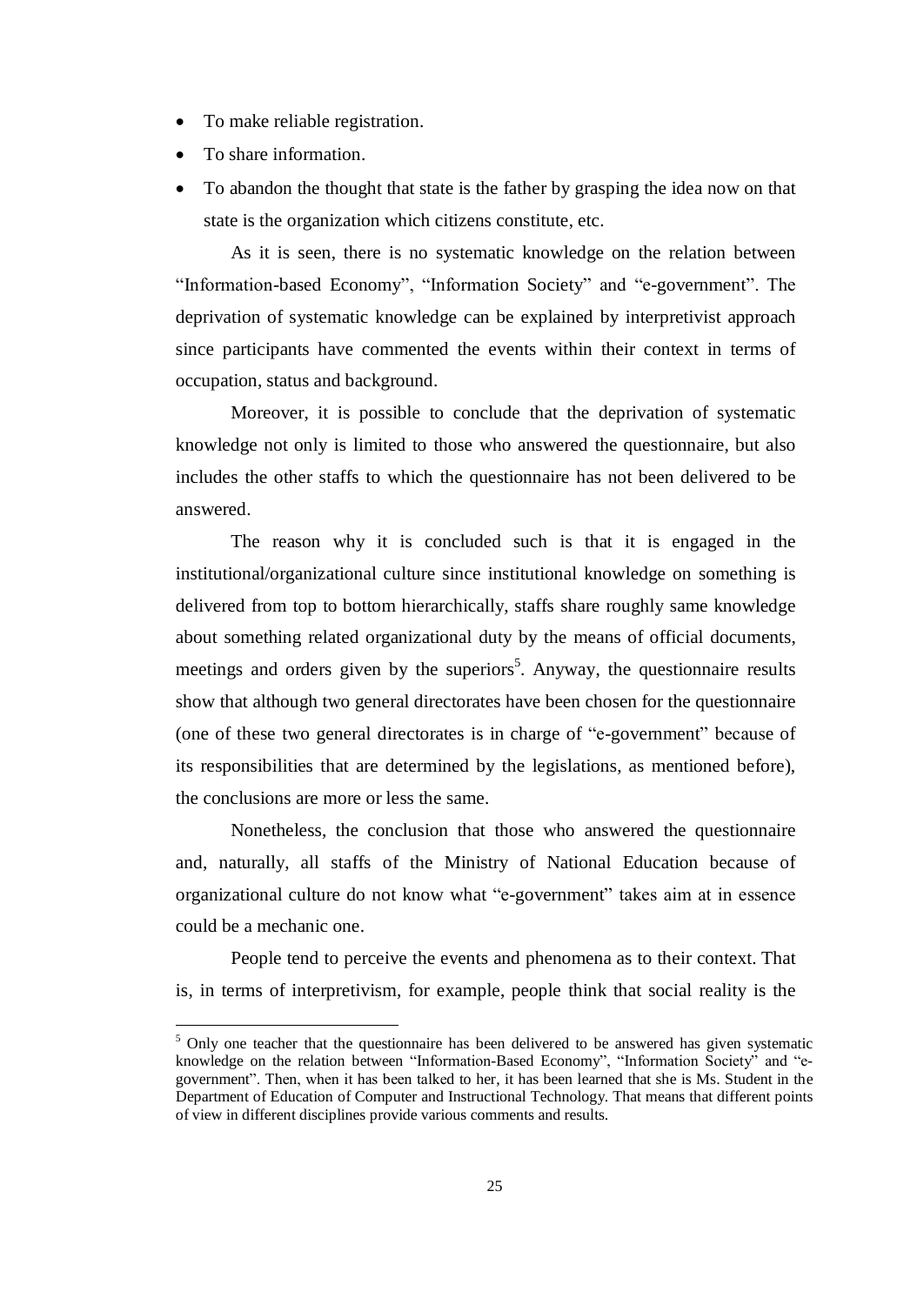outcome of their own mental formulation. They see the world that is already interpreted by the meanings, which they produce and reproduce as a necessary unit of their everyday activities together (Blaikie 1993, 36-48).

For example, a paymaster perceives "e-government" as a solution to deliver the notice of insurance premiums of the workers via Internet to the Ministry of Labour and Social Security by saving from the time. A teacher understands it as a solution for the transactions related to the banks whilst another teacher perceives it as a solution for a new kind of organizing. A manager reckons it as a solution for eradicating to favour someone and for preventing bribery while another manager thinks it as a solution for a better communication with people. On the other hand, a more superior administrator envisages that "e-government" is a contradiction for the belief that state is father. Instead, state is the organization which citizens constitute.

Furthermore, such considerations of those participants are close to the conclusion of Ustüner (2003, 54-7) on autopoietic and self-referential systems since those people are fragments of the processes in making decisions and putting their duties in practice at the same time. In other words, they have power to internalize the events in accordance with their context.

However, there is such an irritating matter to which one has to pay attention. This matter is the belief that "e-government" provides the savings of paper and then it helps the productivity. In other words, "e-government" contributes to the productivity by providing the savings of paper<sup>6</sup>.

<sup>&</sup>lt;sup>6</sup> In essence, there are some theories and laws in researching the reasons of increasing public expenses that some scholars such as; Musgrave, Wagner, Peacock and Wiseman, tried to explain. As for Peacock and Wiseman, as they are engaged in "Jumping Thesis" in war periods, their model is not suitable for evaluating whether or not "e-government" contributes to the savings of paper.

Nonetheless, the law of Wagner and the theory of Musgrave are the starting points since those are convenient with the scope of this thesis.

Adolph Wagner, a German economist, set forward law of continuous increase in state activities in 1883 by trusting his empirical studies that he made in various countries in  $19<sup>th</sup>$  century. Wagner enumerated reasons of increasing public expenses as follows.

<sup>1.</sup> Increasing significance of internal and external security services in a state.

<sup>2.</sup> Increasing significance of maintaining civil law order in a state.

<sup>3.</sup> Increasing development activities owing to the industrialization and social developments.

<sup>4.</sup> Increasing costs of a state's activities owing to the developing technology for constituting needed infrastructure.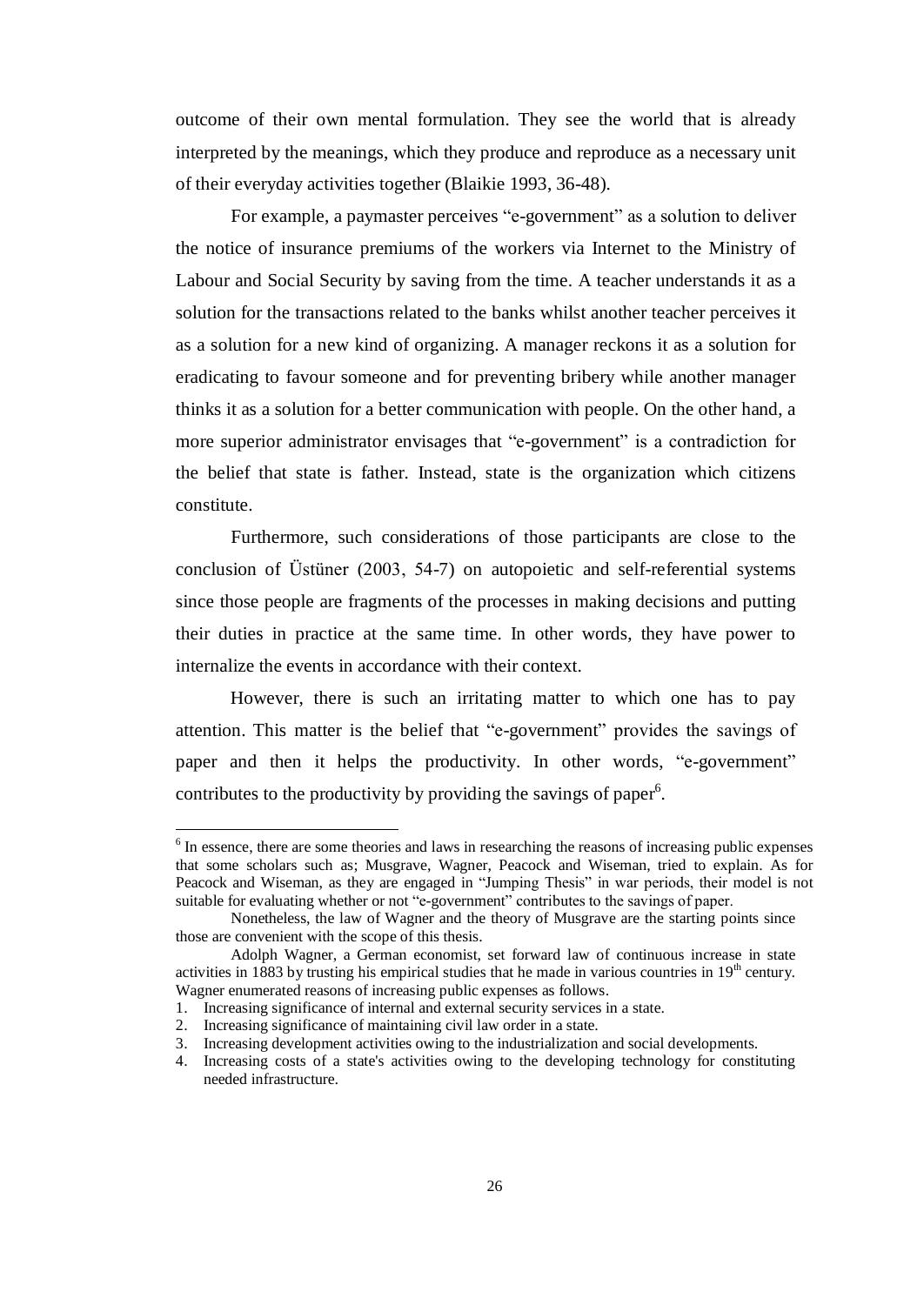If "e-government" means an only technical base and to be a tool to decline paper using, as Koyun (2003, 85) understands, in that case, Ministry of National Education, for example, got in the debt in vain for establishing Information Technologies Classes by signing the loan contract with World Bank in 1998 for \$ 1.8,000,000,000 <sup>7</sup> (Projects Coordination Centre, 2004). Furthermore, when such and similar aims like the savings of paper have presented, it can be said that there is no consciousness about the economic, cultural, political, and social effects of egovernment in addition to the technical influences.

Furthermore, let's suppose that people do not use paper any more. CD-ROMs, floppy disks, flash disks, electricity, necessary software, ICTs infrastructure, etc. replace the paper now on. Now, one can ask that is the necessary investment cheaper than the paper? Of course, it is not cheaper than the paper. So, one can see that the thought that e-government will help decrease the costs of the use of paper is rather "stuff and non-sense".

In fact, the issue is more crucial. The right fixing of the reason of any problem results in the right solution. In this context, there is a difference between conclusions providing that one defines e-government as a technical innovation or defines as a tool to realize social, economic and political transformation. In other words, the conclusion to which one comes by defining e-government as a merely technical innovation is different from the conclusion to which one comes by defining e-government as a tool to realize social, economic and political transformation. Naturally, the solutions will be different.

 $\overline{a}$ 

<sup>5.</sup> Demand of a state for providing better service to her people.

<sup>6.</sup> Some expensive services such as education, postal service, banking, etc. give rise to the natural monopolization of a state on these services because of their requiring lots of capital (Cakır et al. 2004, 102-3; Akdoğan 1999, 67-8).

On the other hand, for Musgrave, the composition of public expenses changes according to the development process of a country. In other words, the development level of any country changes the composition of public expenses (Çakır et al. 2004, 102; Akdoğan 1999, 73).

In this approach, the composition of public expenses changes in favour of education, health and other social services as long as the development level of a country will ascend.

 $<sup>7</sup>$  This is an only example that includes the project of Ministry of National Education. Apart from this</sup> example, Ministry of Health, Ministry of Internal Affairs and Ministry of Labour and Social Security, etc. have the projects in cooperation with World Bank.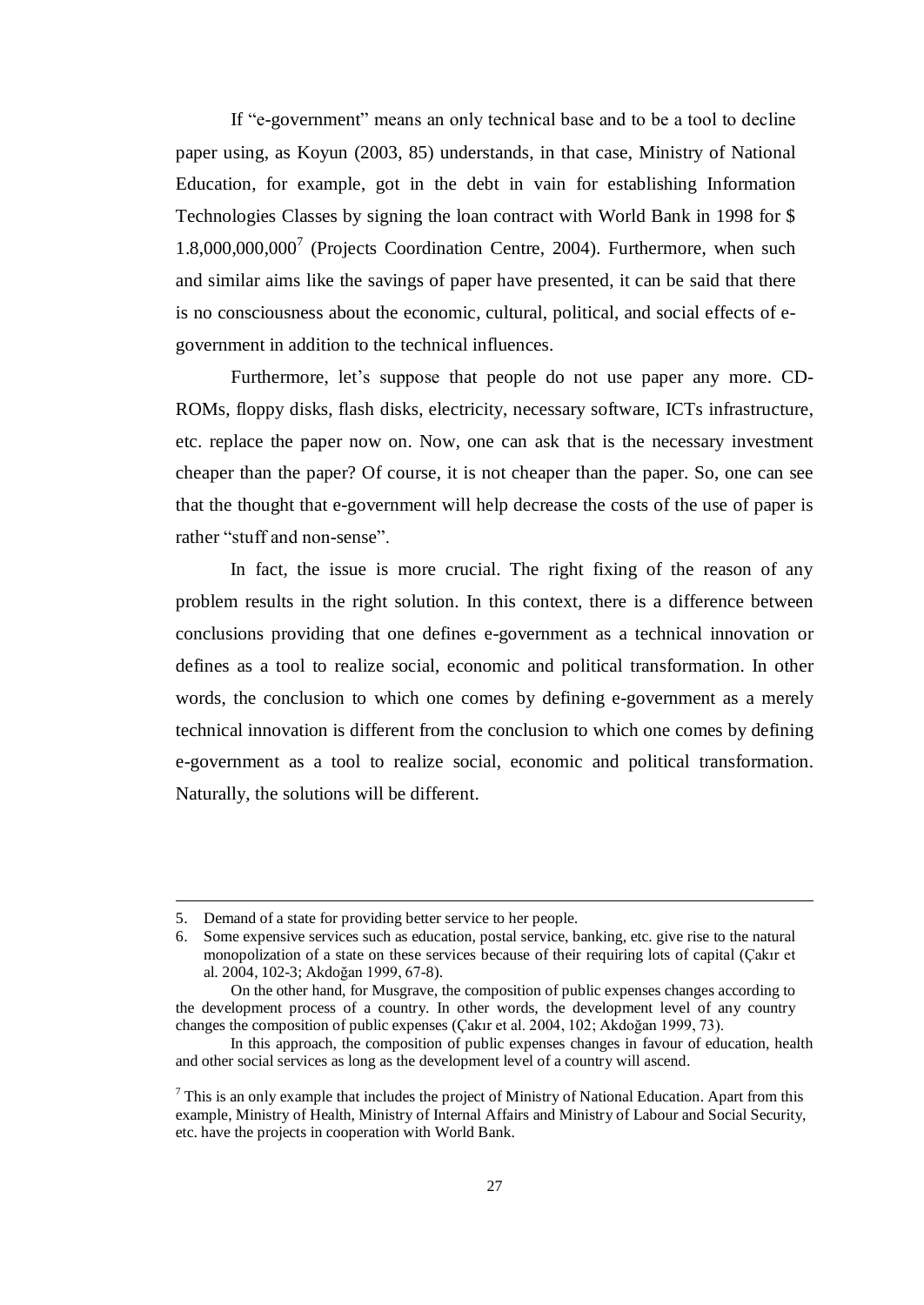In the first case, such conclusion perceiving e-government as a technical project, of course, will give rise to wrong thoughts, solutions that result in wrong policies and wastage of resources in Turkey.

For example, Democrat Party believed an economic integrity with Western World when it came into power in Turkey in 1950.

The reason Democrat Party wanted the economic integrity with Western World is that it hoped the economic development with foreign aids and foreign loans (Kongar 1999, 150). And, via foreign aids and foreign loans, Democrat Party increased the number of tractors from roughly 1,066 to 40,000. However, as the land reform was not actualized, the result was that farmer families who possessed the large parts of the land, they owned most of the tractors. As a result, loans given by different organizations and same loans distributed by Democrat Party befitted big landowners. In other words, Democrat Party did not actualize the development through agriculture as it had not necessary rationale to comprehend the requisitions that necessitated structural reforms (Yerasimos 1980, 830-7).

In brief, once the appropriate rationality and structural adaptation for the countries which are necessary for development are not present, the result is an only disappointment for those who aim at development via loans and foreign aids no matter the objective is to establish "Information Society".

However, the main purpose for "Information-Based Economy" in any country is to take aim at providing enough intellectual capital. These intellectual capitals not only will actualize economic development based on Information and Telecommunication Technologies by producing software and hardware and by producing knowledge, but also will be the base of "Information Society". Otherwise, "Information-Based Economy" means the transfer of technology from developed countries to underdeveloped countries through the loans and foreign aids.

First of all, possessing necessary intellectual capital needs structural adaptation and change in educational curriculum in accordance with "Information-Based Economy" because one of the basic purposes of the education is to train needed human resource for the economy of the country. However, the change of educational curriculum is not meant to add a new chapter into any book. It is meant educational curriculum that takes aim at using ICTs for giving rise to the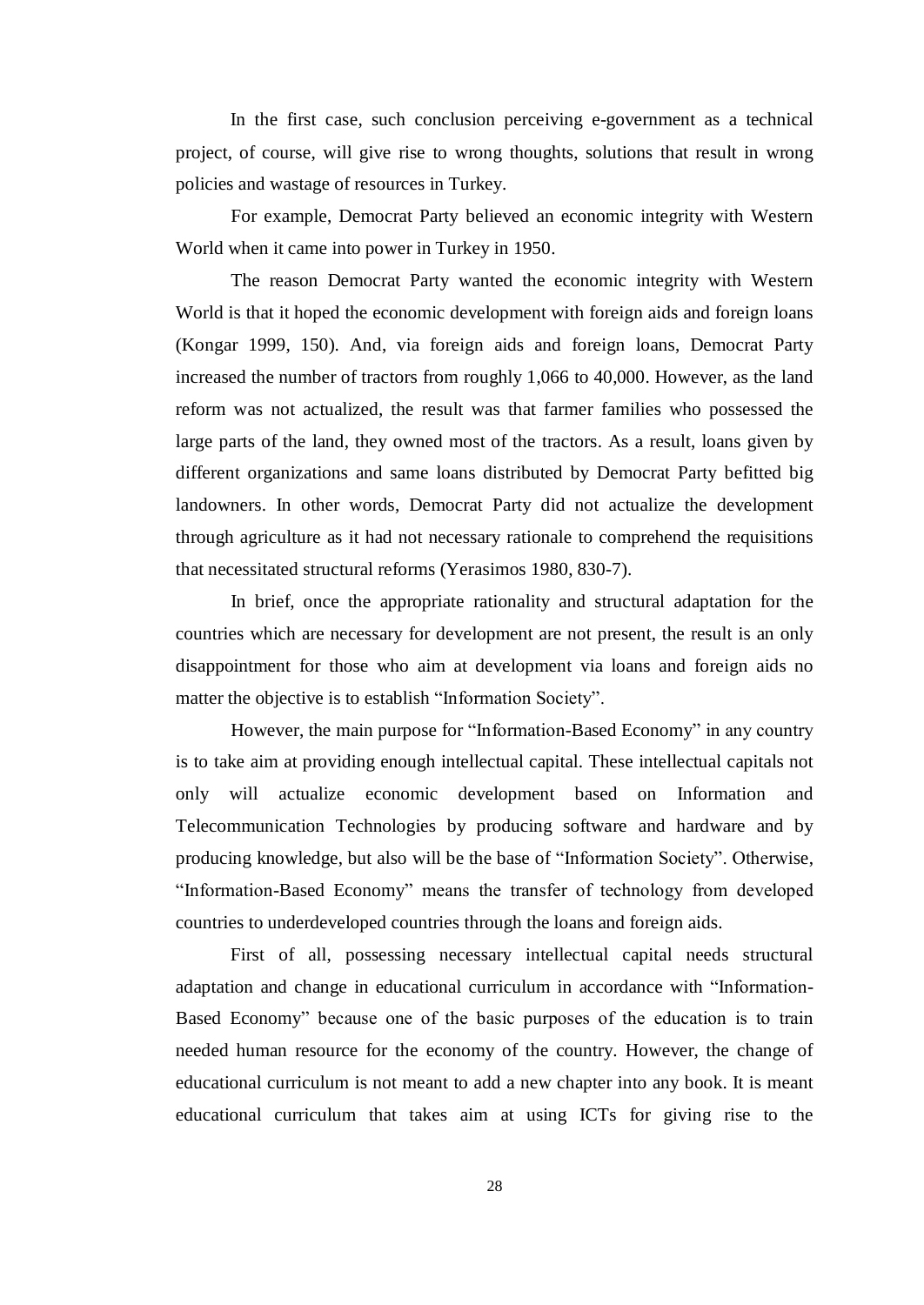consciousness to produce intellectual capitals and directing people to the sectors that "Information-Based Economy" is nourished and will feed. Otherwise, the values of "Information-Based Economy" and "Information Society" appear as nominal.

# 8. PROPOSALS FOR THE MINISTRY OF NATIONAL EDUCATION

Though it is accepted that educational system presents wholeness from primary education to the university education, it has been merely interested in the education under the scope of Ministry of National Education due to the scope of questionnaire that has been conducted.

According to the results of questionnaire, the participants of the Ministry of National Education have no systematic knowledge concerning the relation between "Information-Based Economy", "Information Society" and "e-Government". In fact, the results can be denied in terms of interpretivist approach, and participants can be seen as right because they have commented the events according to their professions and positions.

Nonetheless, the fact can not be denied that they are responsible for designing the future of the society in Turkey.

For this purpose, some proposals for the educational system are set forward as following by using the theories of public administration including "actornetwork theory" and "contingency theory".

1. In terms of Contingency Theory: Schools should be full-time school including flexible and full-time schedules by permitting a time frame which is decided on individually by the students and parents. Educational system should be introduced to different working methods by learning how to learn by developing creative intelligence that will generate "propositional knowledge<sup>8</sup>".

<sup>&</sup>lt;sup>8</sup> It is meaningful to underline the difference between information and knowledge as different authors impose different meaning and significance on it. For example, according to David and Foray, "knowledge" endows its owners with the capacity for intellectual and physical action. "Knowledge" is in essence a matter of cognitive capability. Information, on the other hand, takes the shape of integrated and formatted data that continue passive and inactive until used by those with the knowledge needed to interpret and process them (David & Foray 2002, 4).Hence, reproducing knowledge is at the heart of many professions and traditions and of "Knowledge-Based Economy".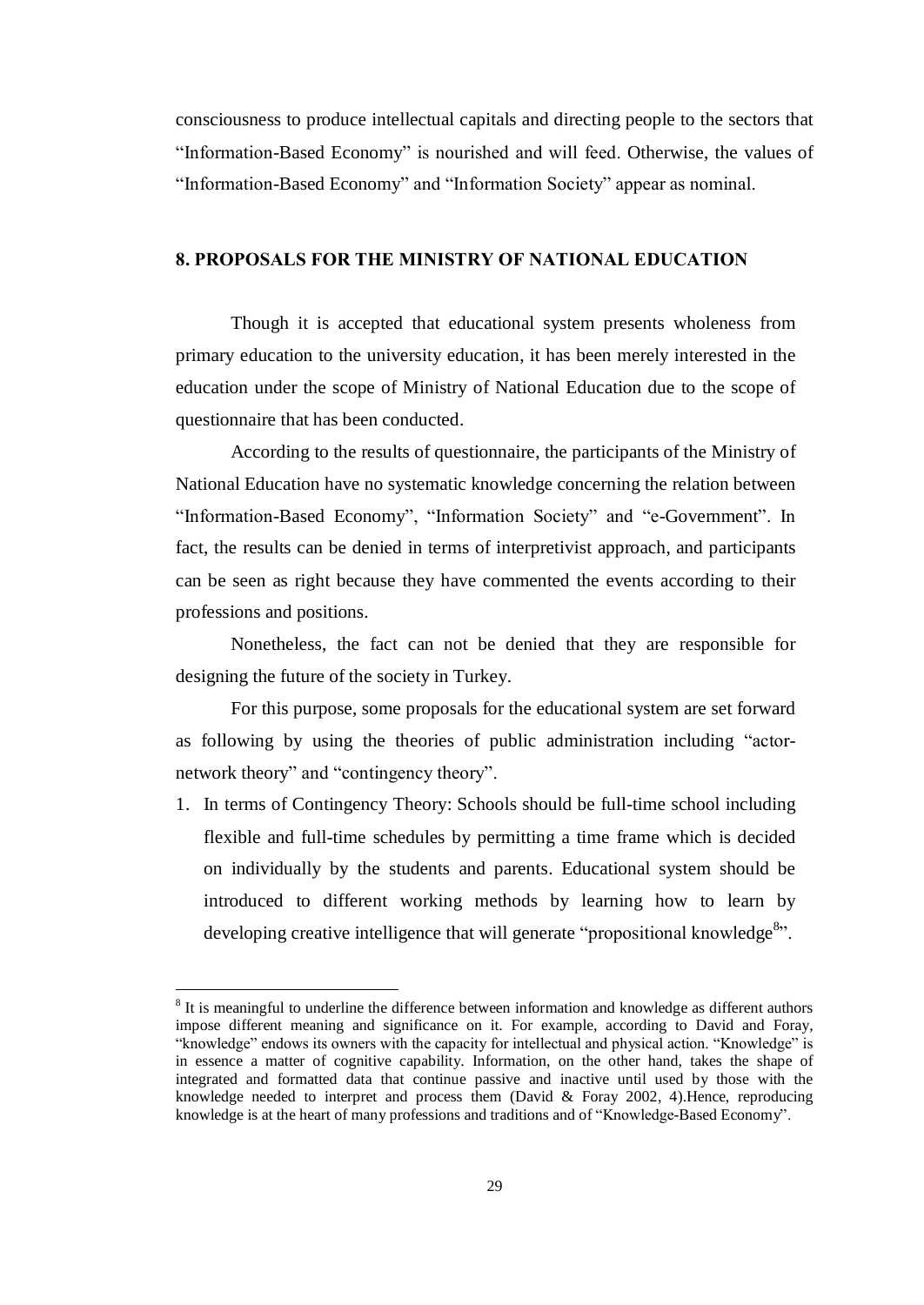- 2. In terms of Contingency Theory: Some schools including vocational and technical education should be promoted for differentiating between and within the schools to satisfy the needs of those students and parents with the aim of keeping up with epoch determined by "Information-Based Economy".
- 3. In terms of Contingency Theory: Schools should be independent on time and place by supporting appropriate curriculum that develops the research ability and that shows the way of attaining the information<sup>9</sup>.
- 4. In terms of Network Theory: There should be more autonomy for the schools for satisfying their special needs in planning their schedules and making decisions.
- 5. In terms of Network Theory: Teachers' role should change from governess of children to the moderator that shows the instruction ways for the students in learning their learning processes.
- 6. In terms of Network Theory: Students should learn how to make decisions for their own learning processes. They should be able to make choices for their own behaviours for perceiving that school is not only a place for knowledge, but also a place for acquiring skills.

Yet, the distinction is not merely limited to "information" and "knowledge". In addition, some authors classify "knowledge", as well. Mokyr, for example, classifies "knowledge" as "propositional knowledge" and "prescriptive knowledge". "Propositional knowledge" composes of "knowledge of what" such as natural phenomena and regularities. "Prescriptive knowledge" dictates certain action that establishes the exploitation of natural phenomena for "production". "Propositional knowledge" contains formal and consensual propositional knowledge (more than science as science may be negligible subset in the history) and contains practical informal knowledge about nature such as the properties of materials, an intuitive grasp of basic mechanics, regularities of ocean currents and folk wisdoms in the "an-apple-a-day-keeps-the-doctor-away" tradition (Mokyr 2004, 2).

<sup>&</sup>quot;Prescriptive knowledge", on the other hand" has the form of techniques or instructions. It is the technique that is the basic element of analysis in evolutionary accounts of technology. They are sets of executable instructions for how to exploit nature. Once these instructions are put into practice, it is called as "production" (Mokyr 2004, 2). Naturally, to produce "propositional knowledge" at the hearth of "Knowledge-Based Economy" for developed countries as well as to possess "prescriptive knowledge" to produce "propositional knowledge". For detailed discussion concerning "knowledge", see Mokyr (2004).

<sup>&</sup>lt;sup>9</sup> Nonetheless, it should be emphasized that this issue necessitates a separate empirical study. Educational system, which is independent on time and place, can be convenient for those who participate in lifelong learning, on job training or those who attend the University for Second University Education. On the other hand, it could not be convenient for very young people for their maturing process. That is, ordinary primary schools which are dependent on time and space in particular, for example, can not be useful for children in terms of their psychological and mental development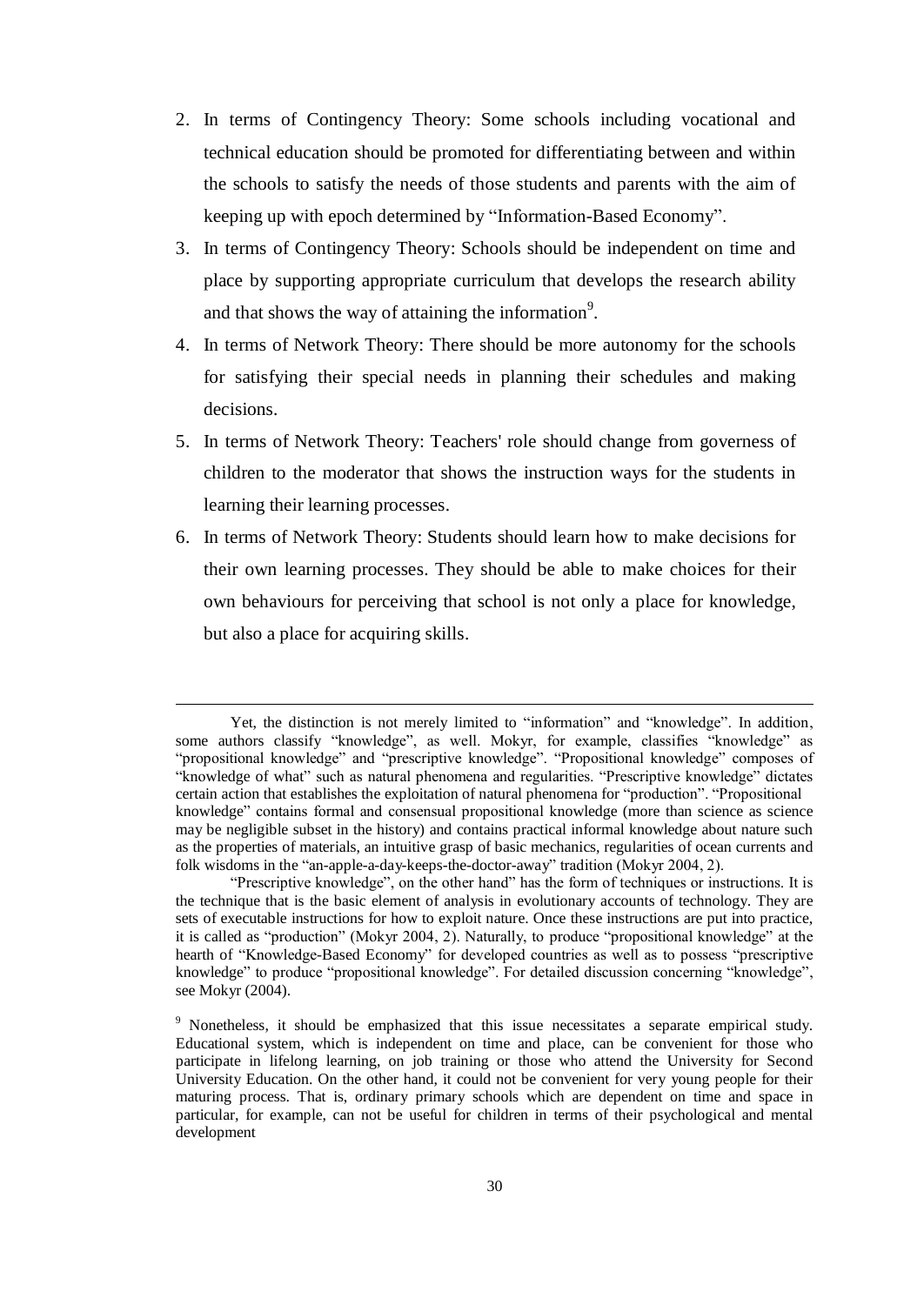## 9. CONCLUSION

Though it is accepted that educational system presents wholeness from primary education to the university education, it has been merely interested in the education under the scope of Ministry of National Education due to the questionnaire that has been conducted in the Ministry of National Education.

According to the results of questionnaire, most of the staffs in the Ministry of National Education have no systematic knowledge concerning the relation between "Information-Based Economy", "Information Society" and "egovernment". Naturally, the results which they have concluded can be seen as meaningful in terms of interpretivist approach, for they have commented the events within their context.

Nonetheless, the reality can not be denied that they have no systematic knowledge on the relation between "Information-Based Economy", "Information Society" and "e-government" although they are responsible for designing the future of the society.

In this context, for the Ministry of National Education the values of "Information-Based Economy" and "Information Society" appear as abstract. Moreover, "e-government" appears as a technical project for reaching at its target mass that includes students, students' parents and the other interested parties.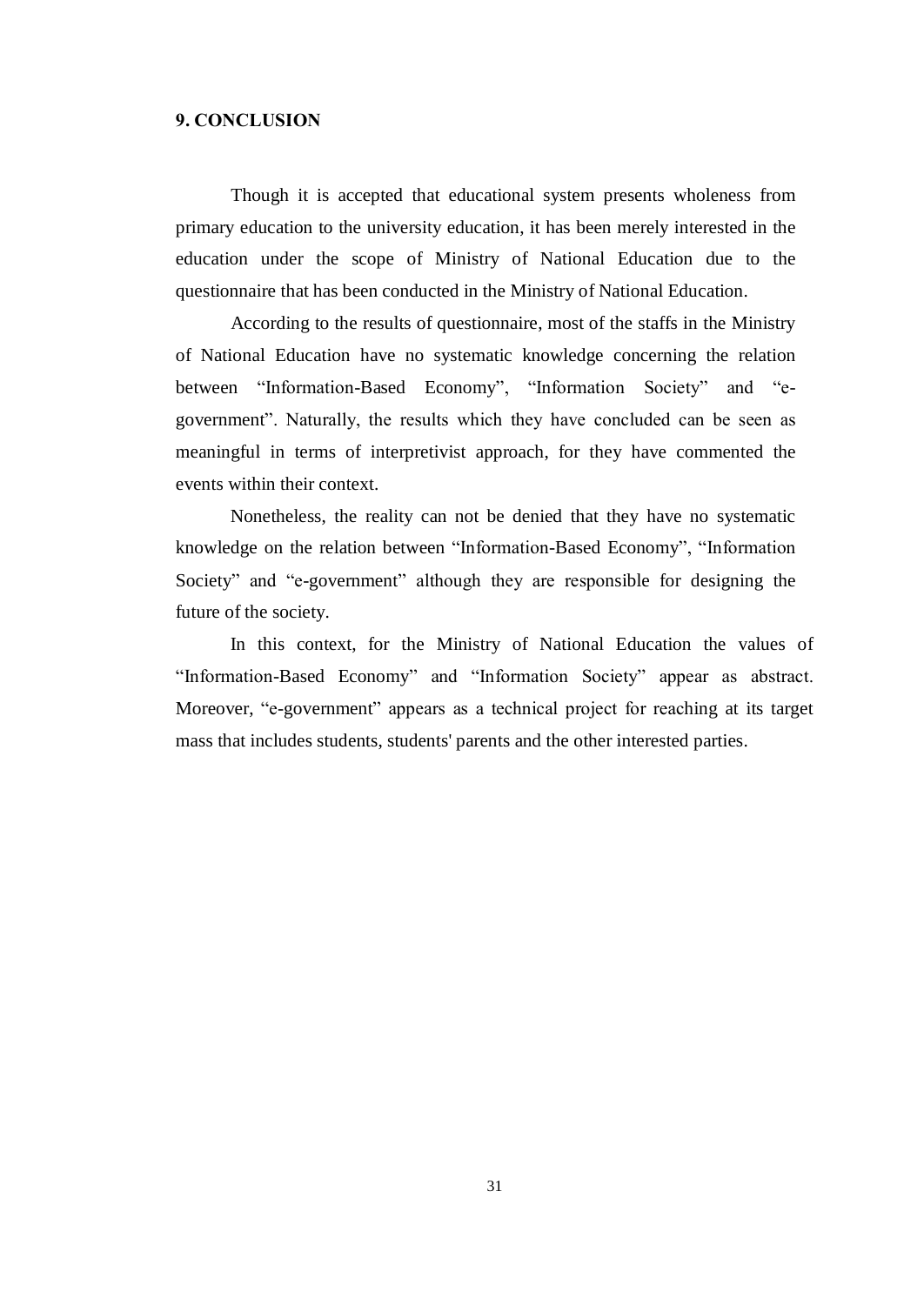### **REFERENCES**

Akdoğan, A. 1999. Kamu Maliyesi. Ankara: Gazi Kitabevi.

Althusser, L. 2002. Ideology and the Ideological Apparatus of the State. Translated by Yusuf Alp and Mahmut Özisik, İstanbul: İletisim Yayınları.

Aristoteles. 2002. Polity. 6<sup>th</sup> ed. Translated by Mete Tuncay. Istanbul: Remzi Kitabevi.

Cakir, T., Moğol, T., Ataç, E., Heper, F., Dönmez, R., Ataç, B., and Varcan, N. 2004. Kamu Maliyesi. Eskişehir: Anadolu University.

David, P. A. and Foray, D. 2002. "Economic Fundamentals of the Knowledge Society." Internet: Standford University. Available from http://www-econ.stanford.edu/faculty/workp/swp02003.pdf; accessed 03 March 2005.

International Telecommunication Union. 2003a. "Plan of Action." Internet: World Summit on the Information Society. Available from http://www.itu.int/dms\_pub/itu-s/md/03/wsis/doc/S03-WSIS-DOC-0005!!MSW-E.doc; accessed 04 April 2004.

\_\_\_. 2003b. "Declaration of Principles." Internet: World Summit on the Information Society. Available from http://www.itu.int/dms\_pub/itu-s/md/03/wsis/doc/S03-WSIS-DOC-0004!!MSW-E.doc; accessed 04 April 2004.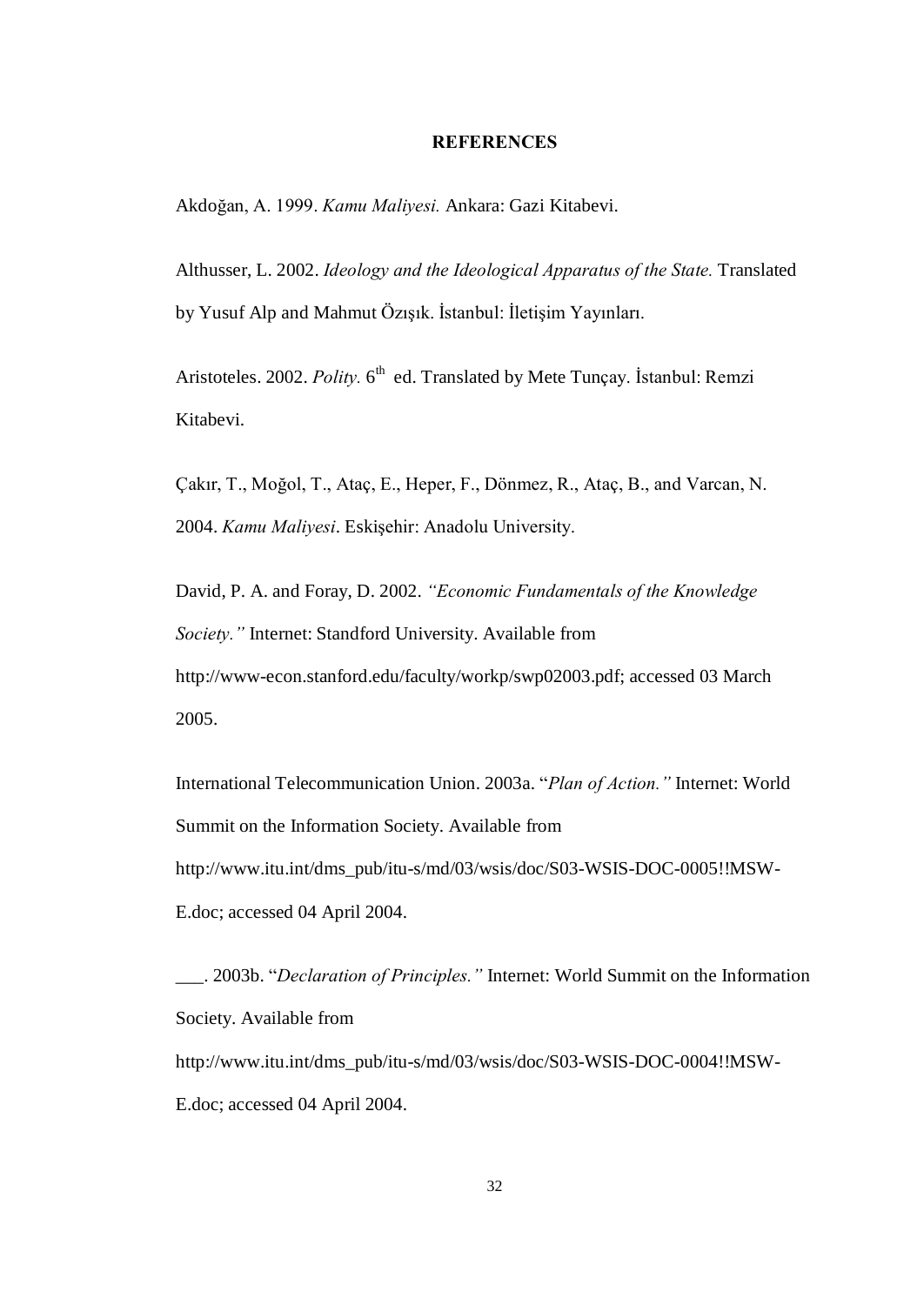Kongar, E. 1999. 21. Yüzyılda Türkiye. İstanbul: Remzi Kitabevi.

Koyun, M. 2003. Etkinlik ve Etkin Devlet Anlayışı Çerçevesinde E-Devlet. Ms. thesis, Selçuk University. Ankara: YÖK Tez Merkezi.

Ministry of National Education of Turkish Republic. 1999. Milli Eğitim Mevzuatı. Ankara: Yayımlar Dairesi Başkanlığı.

Mokyr, J. 2004. "The Knowledge Society: Theoretical and Historical Underpinnings." Internet: United Nations Online Network in Public Administration and Finance. Available from http://unpan1.un.org/intradoc/groups/public/documents/un/unpan011777.pdf; accessed 03 March 2005.

Official Newspaper of Turkish Republic. 2005. e-Dönüşüm Türkiye Projesi 2005 Eylem Planı. Ankara: Prime Ministry of Turkish Republic.

Prime Ministry of Turkish Republic. 2003. Genelge 2003/12. Ankara: Prime Ministry of Turkish Republic.

Projects Coordination Center, Ministry of National Education. 2004.

Temel Eğitim Projesi. Internet: Available from

http://projeler.meb.gov.tr/tep.htm; accessed 20 May 2005.

Rzevski, G. 2002. "On the Internet-Based Economy." Internet: Brunel University. Available from

http://www.brunel.ac.uk/research/madira/papers/p22.pdf; accessed 26 August 2004.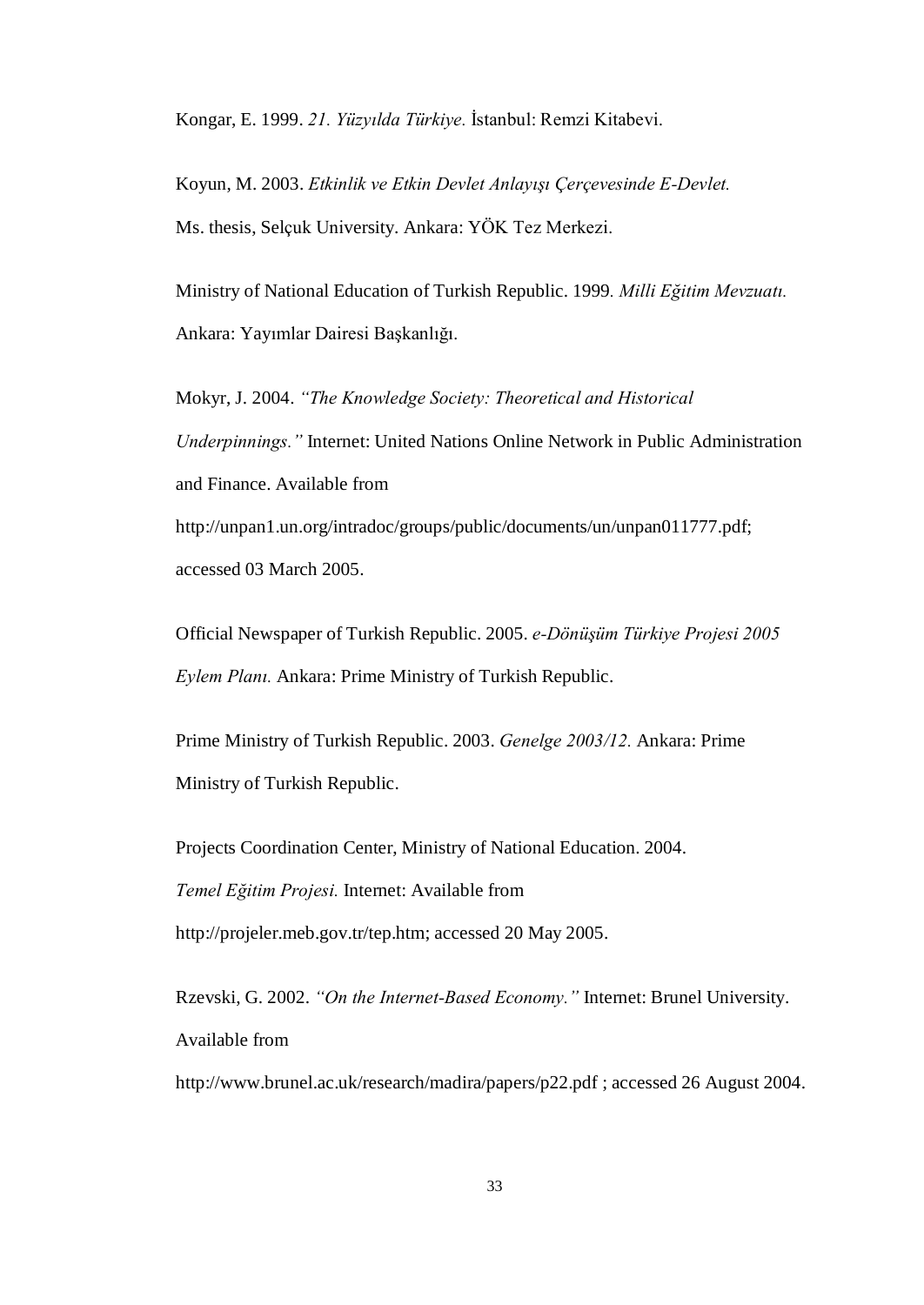State Planning Organization of Turkish Republic. 2003. Acil Eylem Plan. Ankara: State Planning Organization.

Toft, G. S. 2002. "Human Capital Policies for the Knowledge Economy." Internet: Hudson Institute. Available from [http://www.nga.org/cda/files/1202WORKFORCE\\_TOFT.PPT;](http://www.nga.org/cda/files/1202WORKFORCE_TOFT.PPT;) accessed 23 February

2005.

Üstüner, Y. 2003. "Siyasa Oluşturma Sürecinde Ağ Yönetişim Kuramı." Ankara: **TODAİE** 

Yerasimos, S. 1980. Turquie: Le processus d'un sous- dévelopment. Translated by Babür Kuzucu. İstanbul: Gözlem Yayınları.

See also:

<http://rega.basbakanlik.gov.tr/Eskiler/2005/04/20050401.htm>

<http://ekutup.dpt.gov.tr/plan/aep/>

<http://195.140.196.81/genelge/gbs.aspx> (Genelge 2002/20)

<http://195.140.196.81/genelge/gbs.aspx> (Genelge 2002/55)

<http://195.140.196.81/genelge/gbs.aspx> (Genelge 2003/12).

<http://egitek.meb.gov.tr/egitek/Mevzuat/EgitekKurulusYasasi.html>

<http://yasemin.meb.gov.tr/mebdata/mevzuat/aramalisteleme.asp>